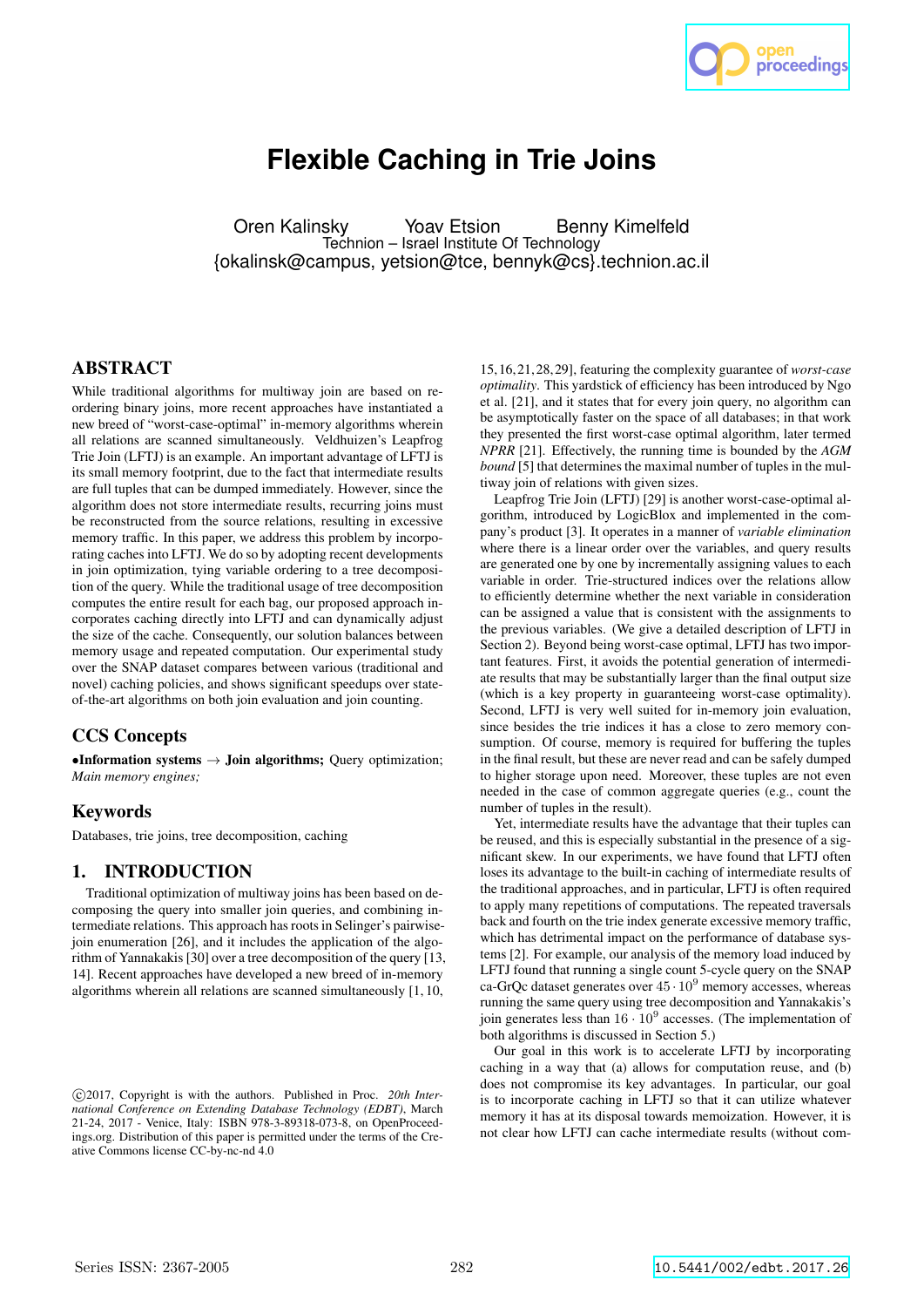puting and storing full results of subqueries as done in other algorithms [1, 28]). Intuitively, the challenge lies in the fact that every iteration involves a different partial assignment, and variables are interdependent through the query structure. Our solution is inspired by recent developments in the theory of join optimization, relating to worst-case optimality and tree decomposition [15, 16, 28]. But unlike existing work, we do not apply the join algorithm on each bag independently (which would result in high memory consumption due to intermediate results), but rather execute LFTJ as originally designed.

Specifically, to enable effective caching our approach applies the following steps. We first build a Tree Decomposition (TD) for the query, in a manner that we discuss later on. Intuitively, a TD transforms the query into a tree structure by grouping together several relations, where each group is called a *bag*. We then execute LFTJ as usual, but throughout the execution we use caches (deploying a caching/eviction policy) for partial assignments. More formally, each bag of the TD is assigned a cache, and the application of the cache happens when the iteration over the variables enters a new bag. The correctness of the cache usage (i.e., the fact that the intermediate assignments are consistent with the current assignment in construction) is crucially based on two properties.

- 1. The variable ordering is required to be *compatibile* with the TD. Intuitively, compatibility means that the variable order is consistent with the preorder of the TD. (The formal definition is in Section 2.)
- 2. Each cache applies to partial assignments only for the variables it contains (for evaluation) or the subtree underneath (for counting).

For TD computation, there is a plethora of algorithms with different *quality* guarantees. The classical graph-theoretic measure refers to the maximal size of a bag, and a generalization to hypergraphs is based on the notion of a *hypertree width*. The optimal values of those (i.e., realizing the *tree width* and the *hypertree width*, respectively) are both NP-hard problems [4, 13], and efficient algorithms exist for special cases and different approximation guarantees [8]. Other notions include decompositions that approximate the minimal *fractional hypertree width* [15, 19]. In our case, a TD defines a caching scheme, and various factors determine the effectiveness of this scheme. Caches are more reusable in the presence of skewed data, and hence, data statistics can be used to estimate the goodness of a TD. Importantly, our caches correspond to the *adhesions* (parent-child intersections); in order to better capture opportunities of a high skew (and a high hit rate), we give precedence to keys from a domain of a smaller dimension, and hence, we favor smaller adhesions. Due to these arguments, we chose not to use any specific algorithm that generates a single tree decomposition, but rather to explore *a large space of such decompositions*. We devise a heuristic algorithm for enumerating TDs, tailored primarily towards small adhesions. Once such a collection of TDs are generated, we deploy a cost function that takes various factors into account, including the skew-based cost model of Chu et al. [10].

We experiment on three types of queries: paths, cycles and random. In par with recent studies on join algorithms, we base our experiments on datasets from the SNAP [18] and IMDB workloads. We explore several attributes of our cached LFTJ, such as the cache size and the eviction policy. We also experiment with the count version of the queries. Our experiments compare among LFTJ, with and without caching, and Yannakakis's algorithm over the TD (as in DunceCap [24,28]), as well as other various systems and engines (LogicBlox [3], PostgreSQL [27] and EmptyHeaded [1]). The results show consistent improvement compared to LFTJ (in orders of magnitude on large queries), as well as general improvement



Figure 1: Mass-count disparity plots for value accesses on the evaluation of a 5-path (left) and a 5-cycle (right) over the SNAP ca-GrQc dataset; the double-headed arrows indicate that 80% of the accesses are applied to just  $20\%$  (left) and  $5\%$  (right) of the nodes

compared to the examined algorithms and systems. The only alternative that outperforms our implementation on a large portion of the count queries is EmptyHeaded, as it implements a parallel implementation using the *Single Instruction Multiple Data* (SIMD) parallelization model (while our implementation applies standard sequential computation). We defer hardware utilization of this sort to future research.

While retaining the inherent features of LFTJ, our caching dramatically reduces the memory accesses. For illustration, running a 5-cycle count query generates only  $1.4 \cdot 10^9$  memory accesses, which is over  $30\times$  fewer accesses than vanilla LFTJ (and over  $10\times$ fewer accesses than TD with Yannakakis's algorithm). Figure 1 provides some intuition on why we are able to establish such a dramatic improvement with a modest memory usage. The figure depicts *mass-count disparity plots* [11] for value accesses on the evaluation of a 5-path (left) and a 5-cycle (right) over the SNAP ca-GrQc dataset, which has a graph structure. The x-axis corresponds to the number of accesses. A tick at number  $n$  refers to the nodes that are accessed *at most* n times by our algorithm (node popularity); the dashed curve shows the fraction of such nodes among all nodes, and the solid curve shows the fraction of accesses to such nodes among all accesses. On the left plot we can see, for example, that 80% of the accesses are directed to around 20% of the most popular nodes (as indicated by the double-headed arrow), and on the right one we can see that 80% of the accesses are applied to 5% of the most popular nodes!

To summarize, our contributions are as follows. First, we extend LFTJ with caching, without compromising the key benefits. Our caching is executed alongside LFTJ, and its size can be determined dynamically according to memory availability. This is achieved by combining LFTJ with a TD, a suitable variable ordering, and a suitable set of target variables for each cache. Second, we devise a heuristic approach to enumerating tree decompositions of a CQ; this approach favors small adhesions, and is based on enumerating graph separating sets by increasing size. Third, we present a thorough experimental study that evaluates the effect of caching on LFTJ, on both evaluation and counting, and compares the results to state-of-the-art join algorithms.

# 2. BACKGROUND

In this section we give preliminary definitions and notation that we use throughout the paper.

## 2.1 Conjunctive Queries

We study the problem of *evaluating* a Conjunctive Ouery (CO), and the problem of *counting* the number of tuples in the result of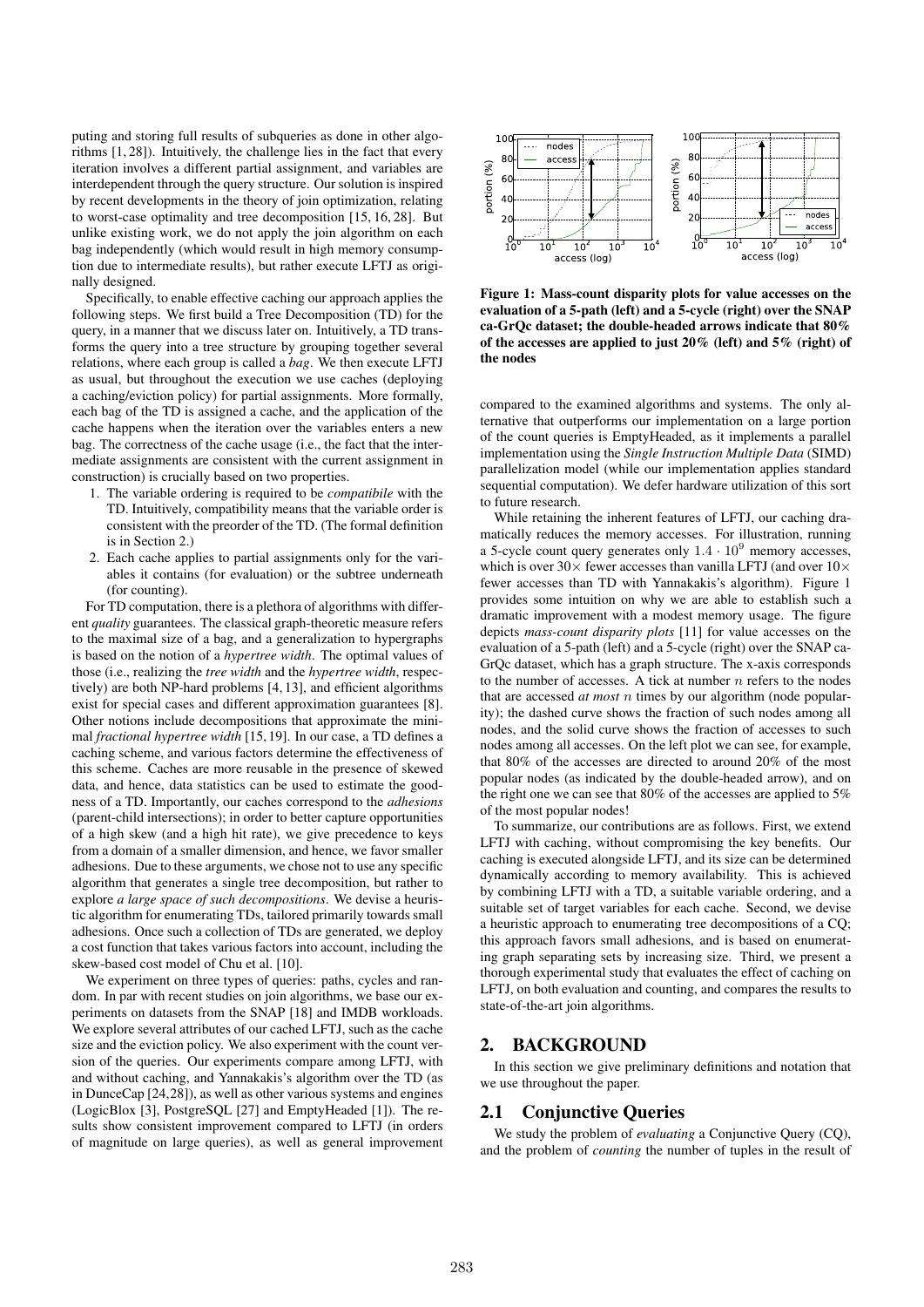a CQ. As in recent work on worst-case optimal joins [21, 22, 29], we focus here on *full CQs*, which are CQs without projection. Formally, a full CQ is a sequence  $\varphi_1, \ldots, \varphi_m$  where each  $\varphi_i$  is a *subgoal* of the form  $R(\tau_1, \ldots, \tau_k)$  with R being a k-ary relation name and each  $\tau_i$  being either a constant or a variable. In the remainder of this paper, we say simply "CQ" instead of "full CQ." We denote by vars( $\varphi_i$ ) the set of variables that occur in  $\varphi_i$ , and we denote by vars(q) the union of the sets vars( $\varphi_j$ ) over all atoms  $\varphi_j$  in q (i.e., the set of all variables appearing in  $q$ ).

Let q be a CQ. A *partial assignment* for q is function  $\mu$  that maps every variable in vars $(q)$  to either a constant value or *null* (denoted ⊥). If  $\mu$  is a partial assignment for q, then we denote by  $q_{\mu}$  the CQ that is obtained from q by replacing every variable x with  $\mu(x)$ , if  $\mu(x) \neq \bot$ , and leaving x intact if  $\mu(x) = \bot$ . If X is a subset of vars(q), then we denote by  $\mu_{|X}$  the restriction of  $\mu$  to X; that is,  $\mu_{|X}$  is defined only over X, and  $\mu_{|X}(x) = \mu(x)$  for all  $x \in X$ .

For a CQ  $q$ , a partial assignment that maps every variable to a (nonnull) constant is called a *complete* assignment. Let D be a database over the same relation names as q. *Evaluating* q over D is the task of producing the set  $q(D)$ , which consists of all complete assignments  $\mu$  such that all the ground subgoals of  $q_{[\mu]}$  are facts (tuples) of D; such an assignment is also called an *answer* (for q over  $D$ ). *Counting*  $q$  over  $D$  is the task of computing the number of answers, that is,  $|q(D)|$ .

The *Gaifman graph* of a CQ q is the undirected graph that has  $vars(q)$  as its node set and an edge between every two variables that co-occur in a subgoal of  $a$ .

EXAMPLE 2.1. Our running example uses the following  $CQq$ over a single binary relation R.

$$
R(x_1,x_2), R(x_2,x_3), R(x_2,x_4), R(x_3,x_4), R(x_3,x_5), R(x_4,x_6)
$$

Observe that  $q$  does not have constant terms. This CO is illustrated in the graph of Figure  $2(a)$ ; in this case the graph is also the Gaifman graph of  $q$  (since  $q$  is binary). The graph is also the Gaifman graph of the following CQ:

$$
R(x_1, x_2), S(x_2, x_3, x_4), R(x_3, x_4), R(x_3, x_5), R(x_4, x_6)
$$

Let  $\mu$  be the partial assignment that maps  $x_1$  and  $x_2$  to the constants 1 and 2, respectively, and the other variables to  $\perp$ . Then  $q_{\mu}$  is

$$
R(1, 2), R(2, x_3), R(2, x_4), R(x_3, x_4), R(x_3, x_5), R(x_4, x_6)
$$
.

Our example database  $D$ , depicted in Figure 2(b), consists of a single relation. It can verified that  $q(D)$  contains the following assignments  $\mu_1$  and  $\mu_2$ :

•  $\mu_1: x_1 \mapsto 1, x_2 \mapsto 2, x_3 \mapsto 1, x_4 \mapsto 2, x_5 \mapsto 3, x_6 \mapsto 1$ 

•  $\mu_2: x_1 \mapsto 1, x_2 \mapsto 2, x_3 \mapsto 2, x_4 \mapsto 1, x_5 \mapsto 1, x_6 \mapsto 3$ If we remove from  $\mu_1$  and  $\mu_2$  the assignments for  $x_1$  and  $x_2$ , then we get answers in  $q_{\mu}$ [D] for the above defined  $\mu$ .  $\Box$ 

# 2.2 Ordered Tree Decompositions

Let  $q = \varphi_1, \ldots, \varphi_m$  be a CQ. A *Tree Decomposition* (*TD*) of q is a pair  $\langle t, \chi \rangle$  where t is a tree and  $\chi$  is a function that maps every node of t to a subset  $\chi(v)$  of vars $(q)$ , called a *bag*, such that both of the following hold.

- For each  $\varphi_i$  there is a node v of t with vars $(\varphi_i) \subseteq \chi(v)$ .
- For each x in vars $(q)$ , the nodes v with  $x \in \chi(v)$  induce a connected subtree of t.

An *ordered TD* of a CQ q is pair  $\langle t, \chi \rangle$  defined similarly to a TD, except that  $t$  is a rooted and ordered tree. We denote the root of t by root(t). Let v be a node of t. We denote by  $t_{1v}$  the subtree of t that is rooted at v and contains all of the descendants of v. If



Figure 2: (a) Example of a CQ  $q$ ; (b) A database D with a single relation; (c) An ordered tree decomposition of  $q$ 

 $v$  is a non-root node, then the *parent adhesion* of  $v$  (or simply the adhesion *of* v) is the set  $\chi(p) \cap \chi(v)$  where p is the parent of v, and is denoted by adhesion $(v)$ . Every set adhesion $(u)$ , where u is a non-root node of t, is called an *adhesion* of  $\langle t, \chi \rangle$ .

EXAMPLE 2.2. We continue with our running example. Figure 2(c) depicts an ordered tree decomposition  $\langle t, \chi \rangle$  of the query q of Figure 2(a). The tree  $t$  has four nodes, and the order is top down, left to right. The root is the top node with the bag  $\{x_1, x_2\}$ . To verify that it is indeed a tree decomposition of  $q$ , the reader needs to check that every edge in Figure 2(a) is contained in some bag of  $\langle t, \chi \rangle$ . The adhesions of  $\langle t, \chi \rangle$  are shown in the gray boxes. Let v be the node of t with  $\chi(v) = \{x_2, x_3, x_4\}$ . The parent adhesion of v, which we denote by adhesion $(v)$ , is the singleton  $\{x_2\}$ .  $\Box$ 

Let q be a CQ, and let  $\langle t, \chi \rangle$  be an ordered TD of q. The *preorder* of t is the order  $\prec$  over the nodes of t such that for every node v with a child  $c$  preceding another child  $c'$ , and nodes u and u' in  $t_{\parallel c}$  and  $t_{\parallel c'}$ , respectively, we have  $v \prec u \prec u'$ . We denote the preorder of t by  $\prec_{pre}$ . For a variable x in vars(q), the *owner bag* of x, denoted owner(x), is the minimal node v of t, under  $\prec_{pre}$ , such that  $x \in \chi(v)$ . For a node v of t, we denote by owned(v) the set of variables x that have v as the owner. We say that  $\langle t, \chi \rangle$ is *compatible* with an ordering  $\langle x_1, \ldots, x_n \rangle$  if  $i < j$  whenever owner( $x_i$ )  $\prec_{\text{pre}}$  owner( $x_j$ ). We may also say that the ordering  $\langle x_1, \ldots, x_n \rangle$  is compatible with  $\langle t, \chi \rangle$  if the latter is compatible with the former.

EXAMPLE 2.3. Consider the given ordering  $\langle x_1, \ldots, x_6 \rangle$  of the variables in our running example (Figure 2), and the TD  $\langle t, \chi \rangle$  of Figure 2(c). The preorder of t is given by  $\{x_1, x_2\}$ ,  $\{x_2, x_3, x_4\}$ ,  ${x_3, x_5}$ ,  ${x_4, x_6}$ . We have owner $(x_3)$  = owner $(x_4)$  = v, and owned $(v) = \{x_3, x_4\}$ . Note that owner $(x_2) \neq v$  since  $x_2$  occurs already in the root of t (and therefore owner $(x_2) = \text{root}(t)$ ).  $\Box$ 

## 2.3 Trie Join

We now describe the Leapfrog Trie Join (LFTJ) algorithm [29]. Our description is abstract enough to apply to the *tributary join* of Chu et al. [10]. Let  $q = \varphi_1, \ldots, \varphi_m$  be a CQ. The execution of LFTJ is based on a predefined ordering  $\langle x_1, \ldots, x_n \rangle$  of vars $(q)$ . The correctness and theoretical efficiency of LFTJ are guaranteed on every order of choice, but in practice the order may have a substantial impact on the execution cost [10]. Moreover, in our instantiation of LFTJ we will use orderings with specific properties.

For every subgoal  $\varphi_k$ , LFTJ maintains a trie structure on the corresponding relation  $r$ . Each level  $i$  of the trie corresponds to a variable  $x_i$  in vars( $\varphi_k$ ), and holds values that can be matched against  $x_j$ . Whenever  $x_j$  is in a level above  $x_{j'}$  it holds that  $j < j'$ . Moreover, every path from root to leaf corresponds to a unique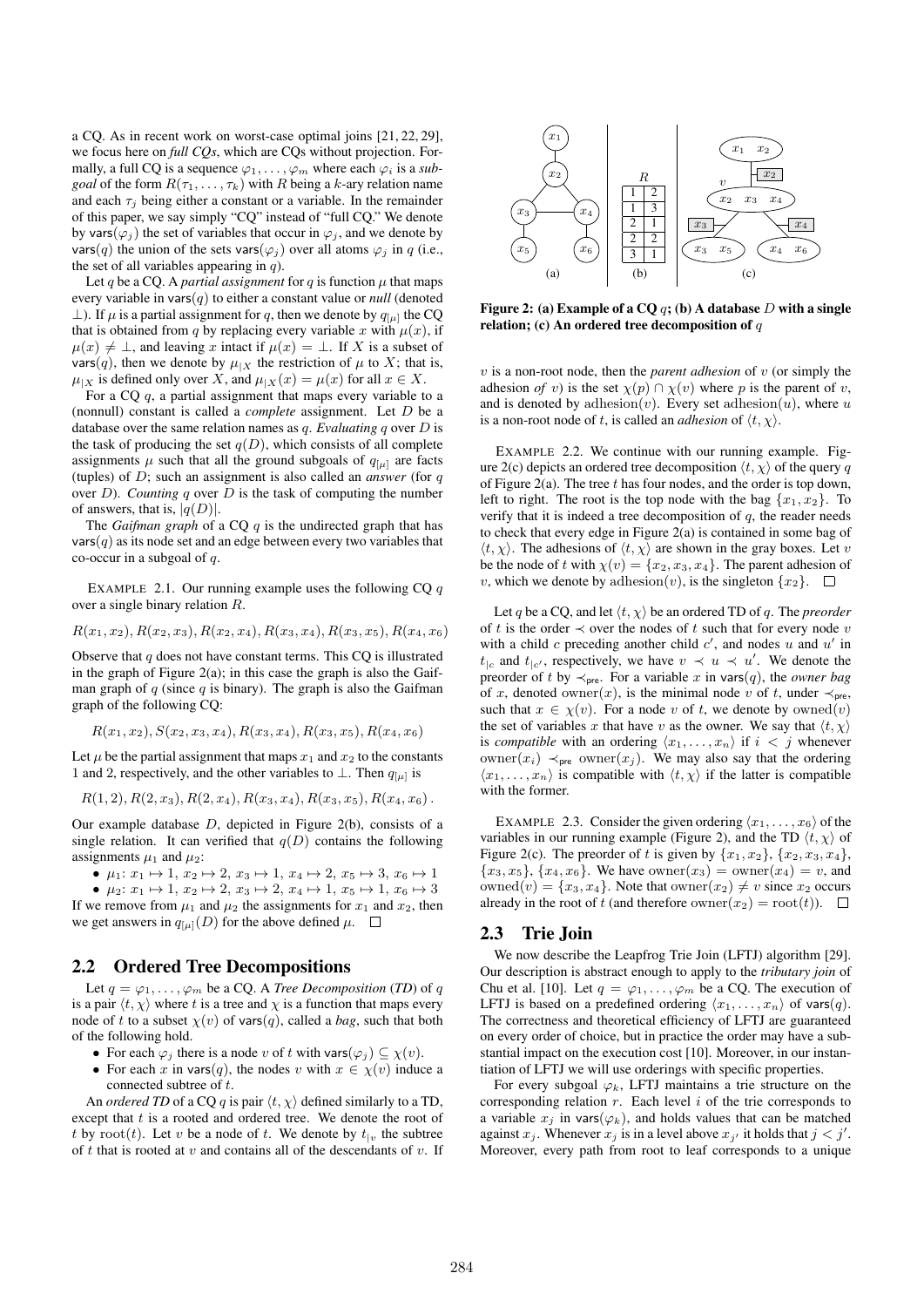



tuple of  $r$  and vice versa. Sibling values in the trie are stored in a sorted manner.

EXAMPLE 2.4. Figure 3 depicts two of the tries used for evaluating the CQ  $q$  of Example (2.1), of our running example. The left trie is for  $R(x_1, x_2)$  and  $R(x_2, x_3)$ . (The reader should ignore the gray triangles for now; we discuss them in the next example.) In this case, the tries are identical (as they index the same relation), but they are used differently during query evaluation. Each level of the trie corresponds to a variable and a corresponding attribute. The path root $\rightarrow$ 1 $\rightarrow$ 2 corresponds to the tuple  $R(1, 2)$ , and root $\rightarrow$ 2 $\rightarrow$ 1 corresponds to  $R(2, 1)$ .  $\Box$ 

LFTJ applies a sequence of unary joins, called *leapfrog joins*, as follows. Each trie holds an iterator, initialized by pointing to the root. A mapping  $\mu$ , which is initialized with nulls, is maintained throughout the execution. First, all the subgoals that contain  $x_1$ advance their iterators in the first level until a matching value a is found (i.e., all iterators point to a), and  $\mu(x_1)$  is set to a. The matching value is found efficiently in a technique referred to as *leapfrogging* [29]. The algorithm then proceeds recursively<sup>1</sup> with the CQ  $q_{[\mu]}$  by proceeding to the next matching value, and so on, until all variables are assigned values (and then  $\mu$  is printed) or no matching values are found; then backtracking takes place by advancing the previous iterator. A balanced-tree storage of the sibling collections in the tries guarantees that alignment of the iterators on matching attributes is done efficiently (in an amortized sense), which in turn guarantees that LFTJ is *worst-case optimal* [21].

EXAMPLE 2.5. Continuing Example 2.4, the gray triangles in Figure 3 show a possible positioning of the pointers on the tries during the execution. Here, the pointer for  $x_1$  is set on 2, the pointers of  $x_2$  in both tries is set on 1 (which is a matching value found), and next a matching value for  $x_3$  will be sought in under the pointed node in the right trie (and the other tries).  $\Box$ 

We refer the reader to the original publication [29] for more details on LFTJ. In this paper, it suffices to regard LFTJ abstractly as depicted in Figure 4. We call the algorithm of Figure 4 *trie join* and denote it by TrieJoin. This algorithm updates the global partial assignment  $\mu$  using the subroutine RJoin (Recursive Join).

# 3. CACHING IN TRIE JOIN

In this section we devise an algorithm that incorporates caching within TrieJoin (Figure 4). We first discuss the intuition.

## 3.1 Intuition

The general idea is as follows. Let  $q$  be the evaluated CQ, and let  $\langle x_1, \ldots, x_n \rangle$  be vars $(q)$  in the order of iteration. Consider a point in the iteration where we complete the assignment for  $x_1, \ldots, x_i$  $(j < n)$ , and suppose that we have already encountered the assignment for  $x_i, \ldots, x_j$  in the past for some i such that  $1 < i < j$ . We

Algorithm TrieJoin $(q, \langle x_1, \ldots, x_n \rangle, \mathcal{T} )$ 

1: for  $d = 1, ..., n$  do 2:  $\mu(x_d) := \perp$ 3: RJoin(1)

# Subroutine  $\mathsf{RJoin}(d)$

1: if  $d = n + 1$  then 2: print  $\mu$ 3: return 4: for all matching values a for  $x_d$  in  $\mathcal T$  do 5: position  $\mathcal T$  on  $x_d \mapsto a$ 6:  $\mu(x_d) := a$ 7: RJoin $(d+1)$ 8: reset  $x_d$  pointers in  $\mathcal T$ 

#### Figure 4: Trie join

would like to be able to reuse the past assignments, at least for a few of the next variables, say  $x_{j+1}, \ldots, x_k$ , instead of searching again for matches. Integrating simple memoization in the algorithm will not suffice. The problem is that the assignments for  $x_{j+1}, \ldots, x_k$ may depend not just on those for  $x_i, \ldots, x_j$ , but rather on the assignments for variables in  $x_1, \ldots, x_{i-1}$ , and so reusing past assignments may lead to incorrect results (false assignments).

The above problem is avoided as follows. First, we deploy an ordered TD  $\langle t, \chi \rangle$ , and use an ordering  $\langle x_1, \ldots, x_n \rangle$  that is compatible with  $\langle t, \chi \rangle$  (as defined in Section 2.2). Second, cache keys are assignments to sequences  $x_i, \ldots, x_j$  of variables *only* if the set  ${x_i, \ldots, x_j}$  is an adhesion of some node v of t. Finally, we cache assignments *only* for the variables  $x_{i+1}, \ldots, x_k$  that are owned by  $v$ . Due to the nature of the TD, we can rest assured that the assignments to  $x_{j+1}, \ldots, x_k$  are independent of the assignments to  $x_1, \ldots, x_{i-1}$  (once we know the assignments for  $x_i, \ldots, x_i$ ).

EXAMPLE 3.1. Consider again our running example around Figure 2. At some point in the execution of TrieJoin we construct the assignment  $\mu$  with  $\mu(x_1) = 1$  and  $\mu(x_2) = 2$ , and then continue to the rest of the variables in order. The next assignments we construct are  $x_3 \mapsto 1$  and  $x_4 \mapsto 2$ . Once we are done with the complete assignments for the extended  $\mu$ , we construct the assignments  $x_3 \mapsto 2$  and  $x_4 \mapsto 1$ , and later on  $x_3 \mapsto 2$  and  $x_4 \mapsto 2$ . Later in the execution, we encounter the assignment  $\mu'$  with  $\mu(x_1) = 2$ and  $\mu(x_2) = 2$ . Since adhesion(x) = {x<sub>2</sub>}, we check to see whether there is a cache for  $x_2 \mapsto 1$ , and if so, then it tells us exactly where to position the pointers for  $x_3$  and  $x_4$  (which are the variables owned by v) in each of the possibilities (which are  $(1, 2)$ ,  $(2, 1), (2, 2)$  and nothing else). We may similarly have a cache for  ${x_3}$  (lower left adhesion) and for  ${x_4}$  (lower right adhesion).  $\square$ 

Caching could be obtained by computing the complete join for every bag (using TrieJoin), and then joining the intermediate results using an algorithm for acyclic joins such as Yannakakis [30], as done in DunceCap [24, 28]. However, we wish to control the memory consumption and avoid storing the complete joins of subqueries. Our algorithm executes TrieJoin ordinarily, yet caches results during the execution based on a deployed caching policy.

COMMENT 3.2. Compatibility of the variable ordering with the TD has implications on the trie structures, which need to be consis-

<sup>&</sup>lt;sup>1</sup>The actual algorithm of  $[29]$  is not recursive, but rather applies a single procedure call. Recursion simplifies our presentation.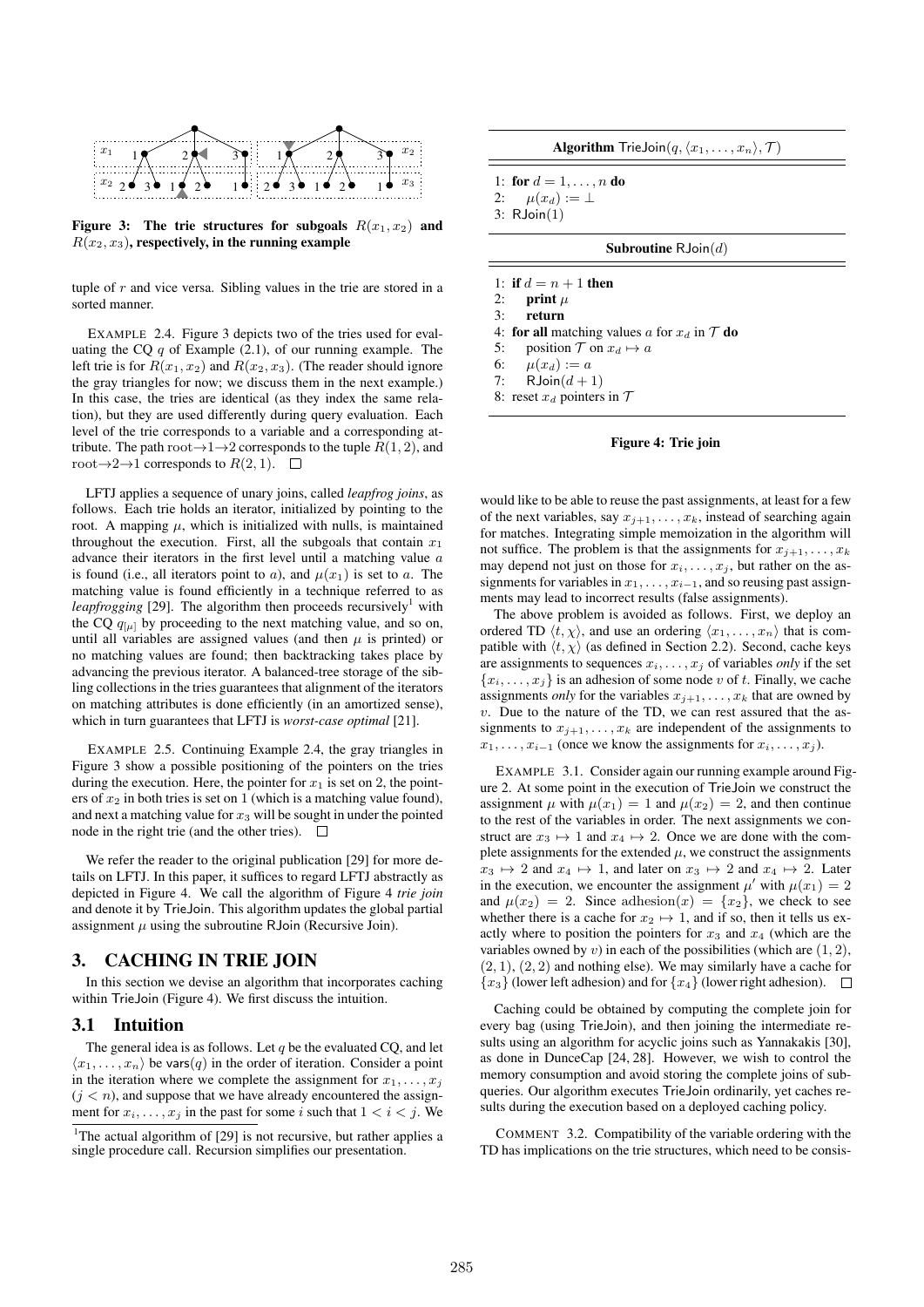**Algorithm CacheTrieJoin** $(q, \langle x_1, \ldots, x_n \rangle, \langle t, \chi \rangle, \mathcal{T} )$ 

1: for  $d = 1, \ldots, n$  do

- 2:  $\mu(x_d) := \perp$
- 3: for all nodes  $v$  of  $t$  do
- 4:  $cache_v := \emptyset$
- 5: CacheRJoin(1)

#### Subroutine CacheRJoin $(d)$

1: if  $d = n + 1$  then 2: print  $\mu$ 3: return 4:  $v := \text{owner}(x_d)$ 5:  $\{x_l, x_{l+1}, \ldots, x_k\} := \text{owned}(v)$ 6:  $\alpha := \text{adhesion}(v)$ 7: if  $v \neq \text{root}(t)$  and  $d = l$  then 8: if  $\mu_{\alpha}$  is a cache hit in *cache* then 9: for all cached entries  $\mu'$  in  $cache_v(\mu_{|\alpha})$  do 10: **for**  $i = l, \ldots, k$  **do** 11:  $\mu(x_i) := \mu'(x_i)$ 12: AdjustTries $(\mathcal{T}, \mu')$ 13: CacheRJoin $(k + 1)$ 14: reset  $x_l, \ldots, x_k$  pointers in  $\mathcal T$ 15: return 16: for all matching values a for  $x_d$  in  $\mathcal T$  do 17: position  $\mathcal T$  on  $x_d \mapsto a$ 18:  $\mu(x_d) := a$ 19: CacheRJoin $(d+1)$ <br>20: **if**  $v \neq \text{root}(t)$  and d if  $v \neq \text{root}(t)$  and  $d = k$  then 21: ApplyCachePolicy $\left(\textit{cache}_v, \mu_{\alpha}, \mu_{\text{lower}(v)}\right)$ 22: reset  $x_d$  pointers in  $\mathcal T$ 

#### Figure 5: TrieJoin with caching

tent with the variable ordering [29]. Therefore, similarly to Empty-Headed [15], the design of our tries depends on the TD. As building the trie may take considerable time, our approach matches the scenario where the join is known in advance, but not the data (which is common in Web applications where queries arise due to user interaction with the UI). Another matching scenario is where the relations are narrow (e.g., graphs), and then we can compute in advance multiple trie structures (which is the design choice of EmptyHeaded [15]) and load the proper ones upon need.  $\Box$ 

## 3.2 Algorithm

We now turn to a more formal description of our algorithm, which we call CacheTrieJoin, and is depicted in Figure 5. The algorithm extends upon the algorithm of Figure 4 in the sense that when no caching takes place, the two algorithms coincide. The algorithm takes as input a CQ q, a variable ordering  $\langle x_1, \ldots, x_n \rangle$ , an ordered TD  $\langle t, \chi \rangle$  that is compatible with  $\langle x_1, \ldots, x_n \rangle$ , and a trie structure  $T$  for a database  $D$ . The algorithm prints all tuples in  $q(D)$ . The algorithm uses a cache, denoted *cache<sub>v</sub>*, for every node  $v$  of  $t$ , for caching computed assignments for the variables owned by v. The algorithm CacheTrieJoin simply initializes a global partial assignment  $\mu$  and each cache<sub>v</sub>, and calls the subroutine CacheRJoin (the caching version of RJoin of Figure 4), which we describe next.

The first part of the algorithm, lines 1–3, tests whether we are done with the variable scan (that is, the algorithm is called with the index  $n + 1$ ) and, if so, prints  $\mu$ . Now assume that  $d \leq n$ . So the currently iterated variable is  $x_d$ . We denote by v the owner of  $x_d$ , and by  $\alpha$  the adhesion of v (as defined in Section 2). Moreover, we assume that the nodes owned by v are  $x_1, \ldots, x_k$  in ascending indices. Observe that  $owned(v)$  is indeed a consecutive set of variables, since the order is compatible with t.

In lines  $8-15$  we handle the case where we have just entered v from a different node of t, which means that  $x_d$  is the first node  $x_l$ owned by v, and v is not the root (that is,  $v > 1$ ). From our construction, the adhesion of v is already assigned values in  $\mu$  (again due to compatibility), and we check whether there is a cache hit for  $\mu_{\alpha}$  (the restriction of  $\mu$  to  $\alpha$ ) in cache<sub>v</sub>. If indeed there is a cache hit, then in lines 9–15 we scan the cache that contains all assignments  $\mu'$  that we have already computed for  $\mu_{\alpha}$ . For each such  $\mu'$ , we extend  $\mu$  with  $\mu'$  and adjust the trie structure  $\mathcal T$  according to  $\mu'$ . By *adjusting*  $\mathcal T$  we consider every variable  $x_i$  in  $x_1, \ldots, x_k$  and if  $x_i$  is later used for a join, then we position the pointer precisely where it should have been if we scanned the trie and got to  $\mu'(x_i)$ ; and if  $x_i$  is not used for a future join, then we do nothing. As an example, in our running example (Figure 2), we ignore  $x_5$  if we have a cached assignment for it.

Lines 16–22 are executed in the case where we have not just entered  $v$ , or we do but had a cache miss on line 8. In this case, we continue exactly as in RJoin (Figure 4), but we also test whether  $x_d$ is the last variable owned by v (i.e.,  $x_d$  is  $x_k$ ). If so, we either cache or do not cache the assignment  $\mu_{\text{lower}(\nu)}$  based on the underlying caching policy for  $\mu_{\alpha}$ . Observe that this action may lead to an eviction of a previously stored entry for some  $\mu'_{\alpha}$ .

EXAMPLE 3.3. We will now show how the scenario of Example 3.1 is realized in the algorithm CacheTrieJoin, where we consider again our running example (Figure 2). The algorithm first calls CacheRJoin(1), and the execution is the same as in RJoin, all the way until we reach the call to  $\mathsf{CacheRJoin}(3)$  where we have  $\mu(x_1) = 1$  and  $\mu(x_2) = 2$ . Observe that owner $(x_3) = v$ , which is a non-root node, owned $(v) = \{x_3, x_4\}$  (hence,  $l = 3$  and  $k = 4$ ). Also note that adhesion $(v) = \{x_2\}$ . The test of line 7 is true, but that of line 8 is false since  $cache_v$  is empty at that point. So, we continue to lines 16–19 and apply the different assignments for  $x_3$ , starting with  $x_3 \mapsto 1$ . We then call CacheRJoin(4), where we find the assignment  $x_4 \mapsto 2$ . The test of line 20 is true, since  $x_4$  is the last owned by  $v$ . Therefore, we may decide (based on the applied caching policy) to cache the entry  $x_2 \mapsto 2$  in  $cache_v$ , and then we store there the assignment  $(x_3, x_4) \mapsto (1, 2)$ . We later store in that entry the assignment  $(x_3, x_4) \mapsto (2, 2)$ .

Later in the execution, we call CacheRJoin(3) when we have  $\mu(x_1) = 2$  and  $\mu(x_2) = 2$ . We may then find out that in cache<sub>v</sub> we have cached the entry of  $x_2 \mapsto 2$ , and we simply use the two tuples  $\mu'$  that maps  $(x_3, x_4)$  to  $(1, 2)$  and to  $(2, 2)$ , as in lines 9-13. However, if there is a cache miss then we repeat the above first execution of CacheRJoin(3).  $\square$ 

The following theorem states the correctness of the algorithm CacheTrieJoin. The proof is by a fairly straightforward application of the basic separation properties of a tree decomposition.

THEOREM 3.4. Let q be a CQ,  $\langle x_1, \ldots, x_n \rangle$  an ordering of vars(Q) and  $\langle t, \chi \rangle$  *a TD compatible with*  $\langle x_1, \ldots, x_n \rangle$ . Let D *be a database, and* T *a trie structure for* TrieJoin*. Algorithm* CacheTrieJoin $(q, \langle x_1, \ldots, x_n \rangle, \langle t, \chi \rangle, \mathcal{T} )$  *prints*  $q(D)$ *.* 

<sup>&</sup>lt;sup>2</sup>Technically, this is done by storing the position with  $\mu'$  in cache<sub>v</sub>.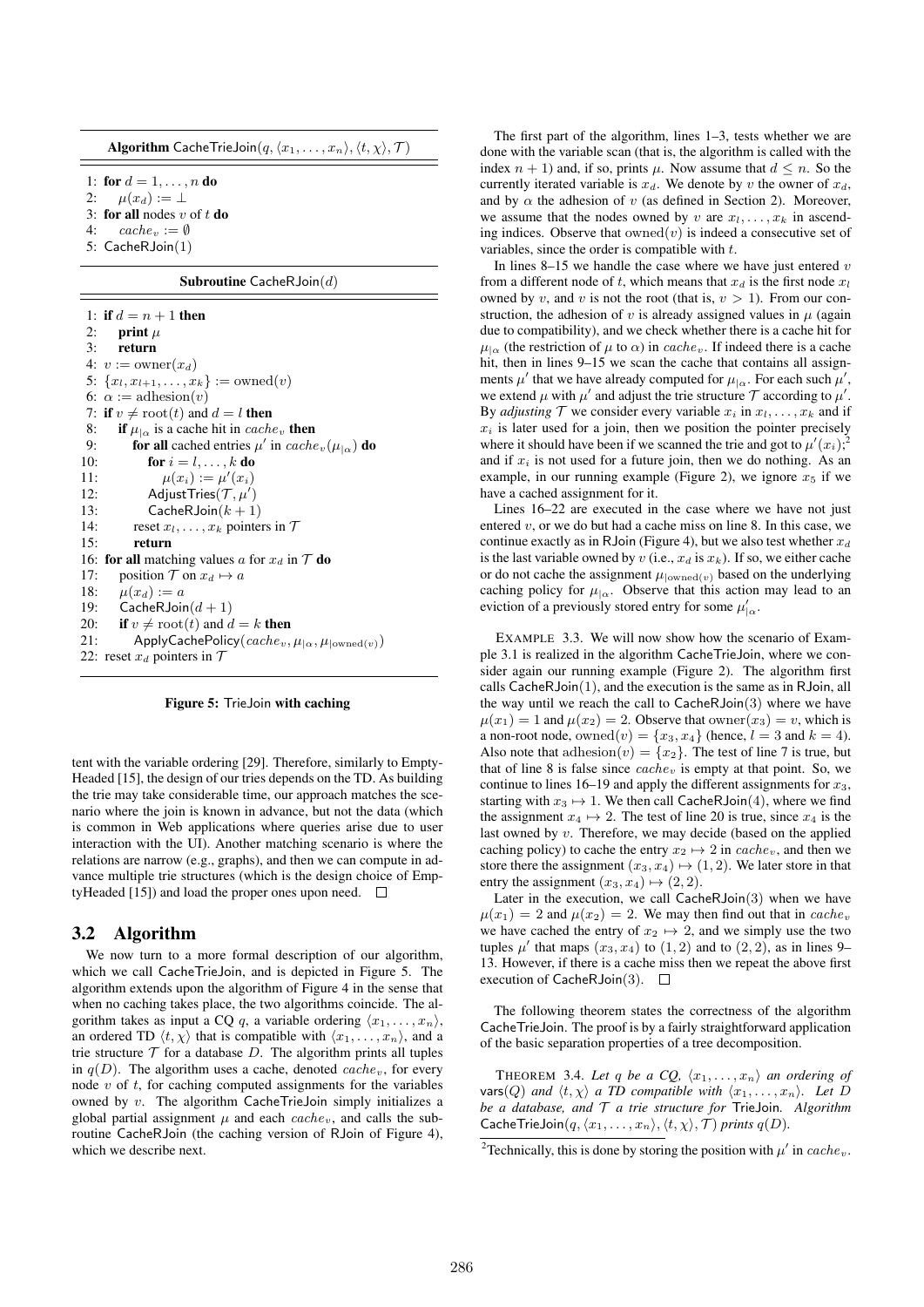# 3.3 Counting

We now describe a variation of CacheTrieJoin (Figure 5) for *counting* the number of tuples in  $q(D)$ . The counting algorithm, which we refer to as CacheTJCount, is depicted in Figure 5. The input is the same as that of CacheTrieJoin, and the flow is very similar. There are, however, a few key differences, and our explanation (next) will focus on these.

The algorithm CacheTJCount uses some new global variables and data structures. The variable total counts the joined tuples throughout the execution, and in the end stores the required number. For every non-root node v of t we have a counter  $\text{intrnd}(v)$  that stores the intermediate count of the assignments to the variables owned by the nodes in  $t_{1v}$  (i.e., the subtree of t that consists of v and all of its descendants), given the assignment to adhesion $(v)$  in the current iteration. More precisely, let  $i$  be the maximal number such that  $x_i$  is in the adhesion of  $v$ , and consider a partial assignment  $\mu$  that is nonnull on precisely  $x_1, \ldots, x_i$ . In an iteration where  $\mu$  is constructed,  $\text{intrnd}(v)$  will eventually hold the number of assignments  $\mu'$  that TrieJoin can assign to the variables owned by the nodes in  $t_{\vert v}$ . As  $\langle t, \chi \rangle$  is compatible with the ordering  $\langle x_1, \ldots, x_n \rangle$ , this number is the same for all assignments  $\mu$ that agree on the adhesion  $\alpha$  of v. The counter  $\text{intrnd}(v)$  holds the correct value once we are done with the variables owned by  $v$ . Another fundamental difference from CacheTJCount is that now  $cache<sub>v</sub>$  stores a natural number (rather than a collection of assignments) for each assignment  $\mu_{\alpha}$ ; this number is precisely the value of  $int rmd(v)$  once we are done with the variables in  $t<sub>|v</sub>$ .

Following the initialization, the algorithm calls the subroutine CacheRJoinCount, which is the counting version of CacheRJoin. The input takes not only the variable index  $d$ , but also a factor  $f$ that aggregates cached intermediate counts. When we are done scanning all of the variables (i.e., we reach line 2), the factor  $f$  is added to total. When we are at the first node owned by the current non-root owner v (lines 7–13), we reset the counter  $\int intrmd(v)$ . If we have a cache hit for  $\mu_{\alpha}$  in cache<sub>v</sub>, then we copy the number  $cache_v(\alpha)$  into  $intrmd(v)$ , multiply f by this number, and jump directly to the first index outside of  $t_{|v}$  (line 12). This skipping is where compatibility is required, since it ensures that the nodes owned by  $t_{1v}$  constitute a consecutive interval in  $\langle 1, \ldots, n \rangle$ .

As previously, lines 14–20 are executed in the case where we have not just entered  $v$ , or experience a cache miss. We then continue as in RJoin. However, if  $x_d$  is the last variable owned by v, then we update the intermediate count by adding the product of the intermediate results  $\text{intrmd}(c)$  of the children c of v. (Note that this product is 1 when  $v$  is a leaf.) Finally, in lines 22–23 we consider again the case where we have just entered a node  $v$ . Then, we are about to go back to the previous node, and so we apply the caching policy to possibly cache the number  $\text{intrnd}(v)$  for  $\mu_{\alpha}$  in *cache<sub>v</sub>*. (This is why we maintain  $\text{intr} \, du$  to begin with.)

EXAMPLE 3.5. We illustrate CacheTJCount on our running example (Figure 2). On CacheRJoinCount $(1, 1)$  we set (in lines 16– 17)  $\mu(x_1) = 1$  and call CacheRJoinCount(2, 1), where we set  $\mu(x_2) = 2$  and call CacheRJoinCount(3, 1). We reach line 8 and initialize  $\text{intr}md(v)$  to 0. We have a cache miss (as the cache is empty), and we reach line 14, where  $CacheRJoinCount(4, 1)$  is called with  $\mu(x_3) = 1$ . From there we call CacheRJoinCount (5, 1) with  $\mu(x_4) = 2$ . Let  $c_i$  and  $c_r$  be the left and right children of v, respectively. When the call returns, we have  $\text{intrnd}(c_l) = 2$  and  $intrmd(c_r) = 2$ , as  $x_5$  can be mapped to 2 and 3 and  $x_6$  can be mapped to 1 and 2. At this point *total* is equal to 4, since the scan has ended four times. We then reach line 18 (since  $x_4$  is the last owned by v) and set  $\text{intrnd}(v) = 0 + 2 \times 2 = 4$ . Similarly, after

**Algorithm** CacheTJCount $(q, \langle x_1, \ldots, x_n \rangle, \langle t, \chi \rangle, \mathcal{T} )$ 

- 1: for  $d = 1, ..., n$  do
- 2:  $\mu(x_d) := \perp$ 3: for all nodes  $v$  of  $t$  do
- 4:  $cache_v := \emptyset$
- 5:  $int rmd(v) := 0$
- 6:  $total := 0$
- 7: CacheRJoinCount(1, 1)
- 8: return total

|  | <b>Subroutine</b> CacheRJoinCount $(d, f)$ |  |  |
|--|--------------------------------------------|--|--|
|--|--------------------------------------------|--|--|

|     | 1: if $d = n + 1$ then                                             |
|-----|--------------------------------------------------------------------|
|     | 2: $total := total + f$                                            |
|     | 3: return                                                          |
|     | 4: $v := \text{owner}(x_d)$                                        |
|     | 5: $\{x_l, x_{l+1}, \ldots, x_k\}$ := owned(v)                     |
|     | 6: $\alpha := \text{adhesion}(v)$                                  |
|     | 7: if $v \neq \text{root}(t)$ and $d = l$ then                     |
| 8:  | $int r m d(v) := 0$                                                |
| 9:  | if $\mu_{\alpha}$ is a cache hit in <i>cache</i> <sub>v</sub> then |
| 10: | $int r m d(v) := cache_v(\mu_{\alpha})$                            |
| 11: | $m := \max\{i \mid \text{owner}(x_i) \text{ is in } t_{ v}\}\$     |
| 12: | CacheRJoinCount $(m+1, f \cdot cache_v(\mu_{ \alpha}))$            |
| 13: | return                                                             |
|     | 14: for all matching values a for $x_d$ in $T$ do                  |
| 15: | position $\mathcal T$ on $x_d \mapsto a$                           |
|     | 16: $\mu(x_d) := a$                                                |
| 17: | $\mathsf{CacheRJoinCount}(d+1, f)$                                 |
| 18: | if $v \neq \text{root}(t)$ and $d = k$ then                        |
| 19: | let $c_1, \ldots, c_k$ be the children of v in t                   |
| 20: | $int rmd(v) := intrmd(v) + \prod_{i=1}^{k} intrmd(c_i)$            |
|     | 21: reset $x_d$ pointers in $\mathcal T$                           |
| nn. | $2.6$ . $\sqrt{2.5}$ . $\pm$ (1) . $-1$ $1$ $1$ $1$ $1$ $1$        |

22: if  $v \neq \text{root}(t)$  and  $d = l$  then

23: ApplyCachePolicy(cache<sub>v</sub>,  $\mu_{|\alpha}$ , intrmd(v))

Figure 6: Cached count over trie join

the call to CacheRJoinCount(4, 1) with  $\mu(x_3) = 2$  there will be a call with  $\mu(x_4) = 1$  and  $\text{intrmd}(v)$  will be incremented by another 4, and so will be the case with  $\mu(x_4) = 2$ . So, when we reach line 23 for  $d = 3$ , we may cache the number 12 as  $cache_v(\mu_{\alpha})$ .

The next time CacheRJoinCount(3, 1) is called with  $\mu(x_2)$  = 2 (i.e., when  $\mu(x_1) = 2$ ), we check cache<sub>v</sub> and may find that cache<sub>v</sub>( $\mu_{\alpha}$ ) exists (i.e., cache hit) with cache<sub>v</sub>( $\mu_{\alpha}$ ) = 12. If so, we reach line 12 and call CacheRJoinCount( $7, 1 \times 12$ ). As  $7 > n$ , we skip to line 2 and add 12 to total. If there is a cache miss for  $\mu_{\alpha}$  in cache<sub>v</sub>, there might still be a cache hit when we call CacheRJoinCount(5, 1) with  $\mu(x_3) = 2$ , and then we immediately call CacheRJoinCount(6,  $1 \times 2$ ) on line 12, as 6 is the minimal index outside the subtree of  $c_l$  (which contains only  $c_l$ ).  $\Box$ 

The following theorem states the correctness of the algorithm CacheTJCount.

THEOREM 3.6. Let q be a CQ,  $\langle x_1, \ldots, x_n \rangle$  an ordering of vars(Q) and  $\langle t, \chi \rangle$  *a TD that is compatible with*  $\langle x_1, \ldots, x_n \rangle$ *. Let* D *be a database, and* T *a trie structure for* TrieJoin*. Algorithm* CacheTJCount $(q, \langle x_1, \ldots, x_n \rangle, \langle t, \chi \rangle, \mathcal{T} )$  *computes*  $|q(D)|$ *.*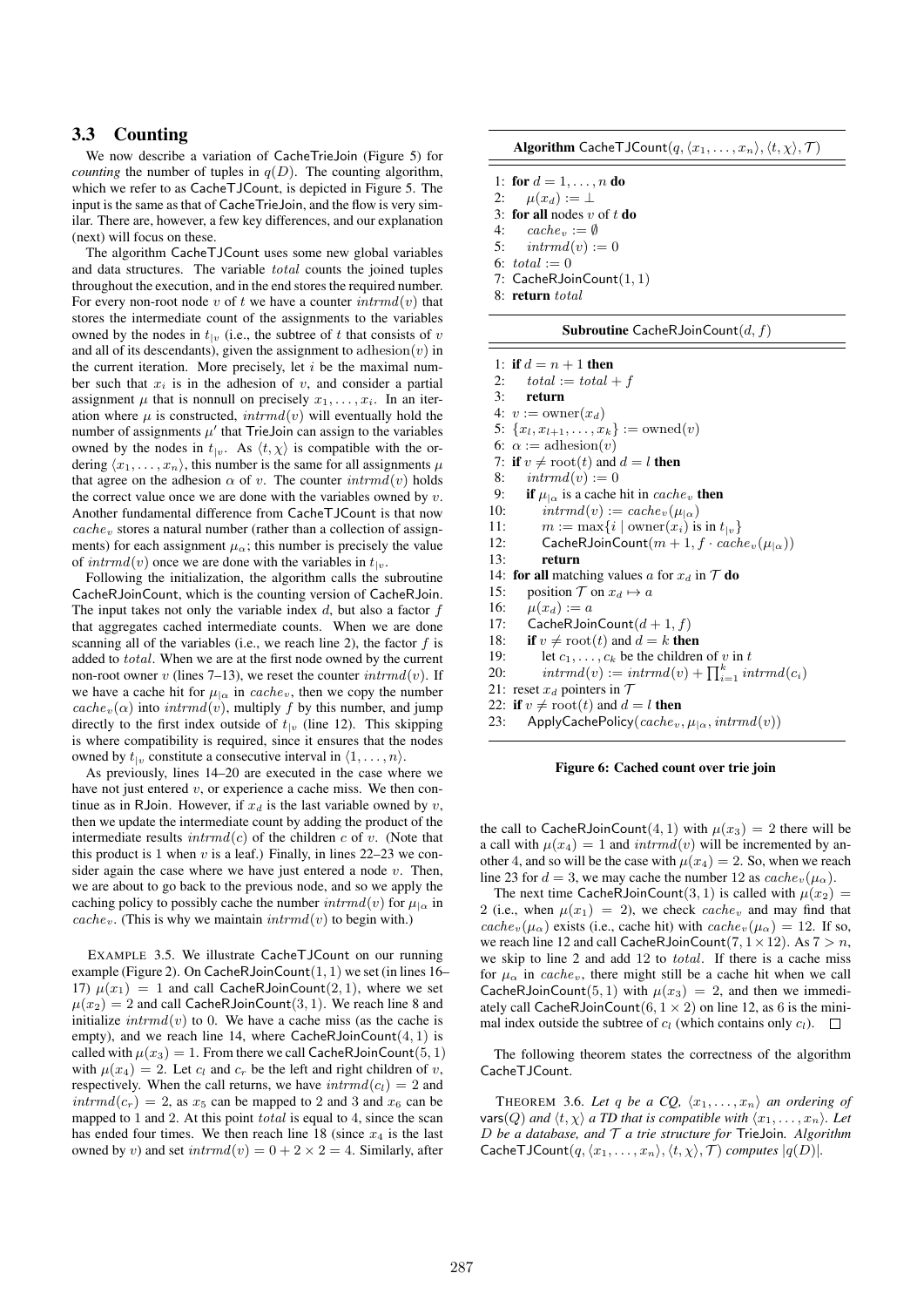

Figure 7: 4-cycle (top) and 6-cycle (bottom) queries on IMDB, each with two isomorphic TDs

The proof is more involved than Theorem 3.4, and has two steps. We first prove, by induction on time, that whenever we complete iterating the variables of v, the number  $\text{intrnd}(v)$  is correct (i.e., it is the number of intermediate results for  $t_{1v}$  given the assignment for adhesion $(v)$ ). In the second step we show that every unit added to *total* accounts for a unique tuple in  $q(D)$  and vice versa.

# 4. DECOMPOSITION

We now discuss the challenge of finding a TD  $\langle t, \chi \rangle$  and a compatible variable ordering. A typical TD algorithm aims at optimising some specific cost function such as *generalized/fractional hypertree width* [12, 15]. In our case, an important factor in the effectiveness of the caches in our algorithms is their dimensionality, which is determined by the size of the adhesions. To better capture opportunities of a high skew and hit rate, we give precedence to keys from a domain of a smaller dimension, and hence, we favor smaller adhesions. There are, however, additional criteria beyond the topological properties of the TD. For example, we would like to use adhesions such that their corresponding subqueries have high *skews* in the data, and then caching a small number of intermediate results can save a lot of repeated computation. Moreover, we would like to have a TD that is compatible with an order that is estimated as good to begin with. For a (rather extreme) illustration, Figure 7 depicts two TDs of two queries, 4-cycle and 6-cycle, over the IMDB dataset (see Section 5), where  $m$  and  $p$  denote movie and person identifiers, respectively. The left TD favors persons for caching and the right favors movies for caching. While the decompositions are isomorphic, their performance of counting varies greatly: 4-cycle took around 40 seconds with the left TD, and around 4,000 with the right one; and 6-cycle took around 600 seconds and 27,000 on the left and right TDs, respectively.

We take the approach of generating many TDs, estimating a cost on each, and selecting the one with the best estimate. In our implementation (described in the next section), we deploy a heuristic cost function that ranks TDs based on three criteria, in a lexicographic manner: the maximal size over the adhesions (lower is better), the number of bags (higher is better), the sum of adhesions (lower is better), and the cost function of Chu et al. [10] for some variable ordering that is compatible with the TD.

#### 4.1 Enumerating TDs

We now describe our technique for enumerating ordered TDs. In future work we plan to compare our enumeration to a recent one

| <b>Subroutine</b> GenericTD(q, C)                                           |
|-----------------------------------------------------------------------------|
| 1: $\langle S, U \rangle \leftarrow$ Constrained Sep $(q, C)$               |
| 2: if $S = \perp$ then                                                      |
| 3: <b>return</b> the singleton decomposition of q                           |
| 4: $\langle t_0, \chi_0 \rangle :=$ Recursive TD( $q[S \cup U], C \cup S$ ) |
| 5: let $V_1, \ldots, V_k$ be the connected comps. of $q - (S \cup U)$       |
| 6: for $i = 1, , k$ do                                                      |
| 7: $\langle t_i, \chi_i \rangle := \text{RecursiveTD}(q[S \cup V_i], S)$    |
| 8: let t be obtained from $t_0, t_1, \ldots, t_k$ by connecting the root    |
| of $t_0$ to the root of $t_i$ for all $i > 1$                               |
| 9: $\chi := \bigcup_{i=0}^{k} \chi_i$                                       |
| 10: return $(t, \chi)$                                                      |

Figure 8: Tree decomposition via adhesion selection

by Carmeli et al. [9]. We begin with a simple method for generating a single TD. The two common heuristics to generating TDs are *graph separation* and *elimination ordering* [7]. We adopt the former, as it will later allow us to plug in an algorithm for enumerating separating sets of a graph. The algorithm calls a method for solving the *side-constrained graph separation* problem, or just the *constrained separation* problem for short, which is defined as follows. The input consists of an undirected graph  $q$  and a set  $C$  of nodes of g. The goal is to find a *separating set* S of g, that is, a set S of nodes such that  $g - S$  (obtained by removing from g every node of  $S$ ) is disconnected. In addition,  $S$  is required to have the property that at least one connected component in  $g - S$  is disjoint from  $C$ . Hence,  $S$  is required to separate  $C$  from some nonempty set of nodes. We call S a C*-constrained* separating set. We denote a call for a solver of this problem by ConstrainedSep $(q, C)$ . We later discuss an actual solver. For convenience, we assume that a solver returns the pair  $\langle S, U \rangle$ , where U is the set of all nodes in the connected components of  $g - S$  that intersect with C.

The algorithm, called GenericTD $(g, C)$ , is depicted in Figure 8. It takes as input a graph q and a set  $C$  of nodes that is empty on the first call. The algorithm returns an ordered TD of  $q$  with the property that the root bag contains all nodes in  $C$ . So, the algorithm first calls ConstrainedSep $(q, C)$ . Let  $\langle S, U \rangle$  be the result. It may be the case that the subroutine decides that no (good)  $C$ -constrained separating set exists, and then the returned S is null  $(\perp)$ . In this case, the algorithm returns the TD that has only the nodes of  $q$  as the single bag. This case is handled in lines 1–3. Suppose now that the returned  $\langle S, U \rangle$  is such that S is a C-constrained separating set. Denote by  $V_1, \ldots, V_k$  the connected components of  $g - (S \cup U)$ . The algorithm is then applied recursively to construct several ordered TDs. First, an ordered tree decomposition  $\langle t_U, \chi_U \rangle$  of the induced subgraph of  $S \cup U$ , which we denote by  $g[S \cup U]$ , such that the root contains  $C \cup S$  (line 4). Second, for  $i = 1, \ldots, k$ , an ordered tree decomposition  $\langle t_i, \chi_i \rangle$  of  $g[S \cup V_i]$  (the induced graph of  $S \cup V_i$ ) such that the root bag contains S (lines 5–7). Finally, in lines 8–10 the algorithm combines all of the tree decompositions into a single tree decomposition (returned as the result), by connecting the root of each  $\langle t_i, \chi_i \rangle$  to  $\langle t_U, \chi_U \rangle$  as a child of the root.

The algorithm GenericTD $(g, C)$  of Figure 8 generates a single ordered TD. We transform it into an enumeration algorithm by replacing line 1 with a procedure that efficiently enumerates Cconstrained separating sets, and then executing the algorithm on every such set. A key feature of the enumeration is that it is done by *increasing size* of the separating sets, and hence, if we stop the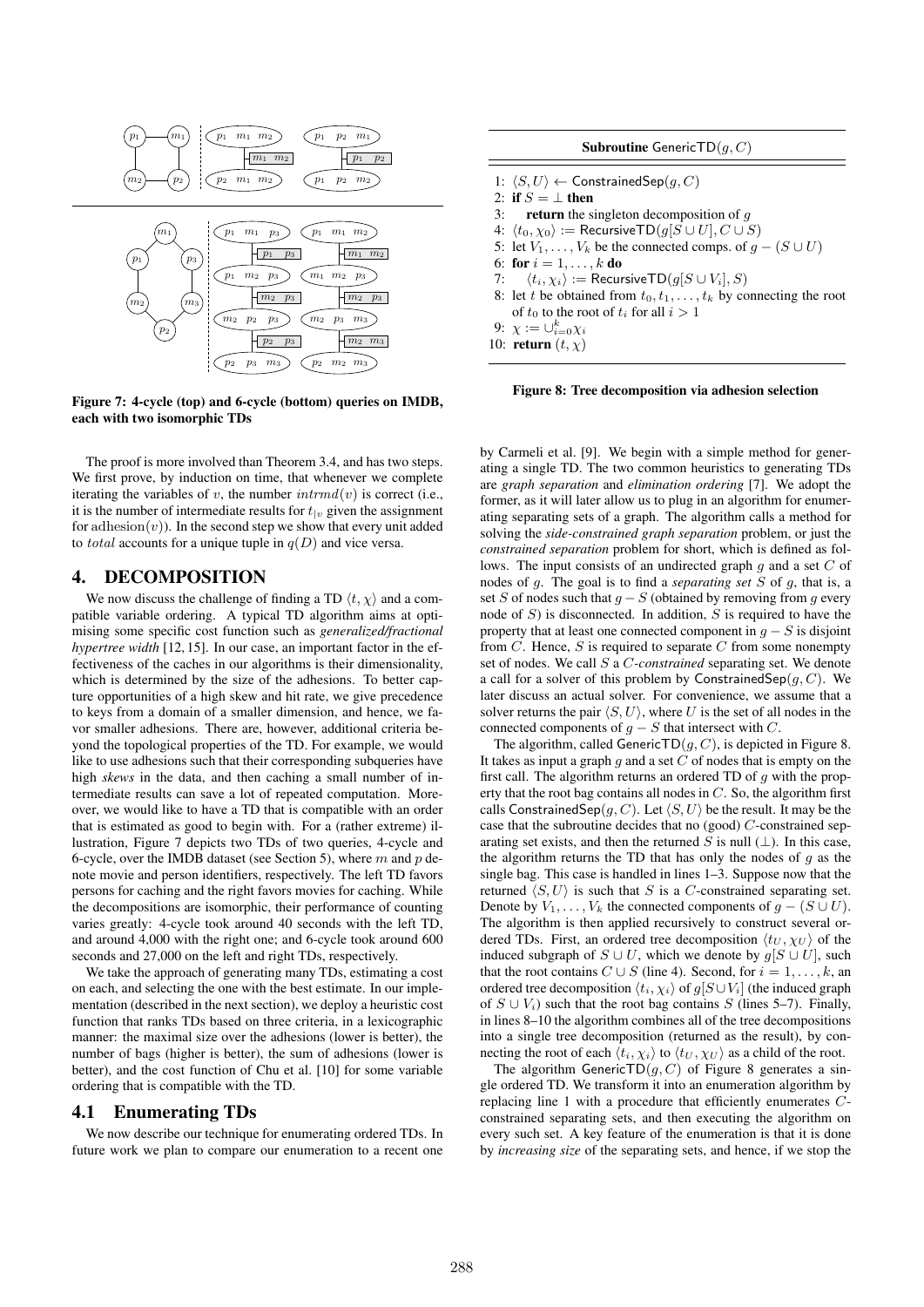enumeration of separating sets after  $k$  sets have been generated (to bound the number of the generated TDs), *it is guaranteed that we have seen the* k *smallest* C*-constrained separating sets*.

We are then left with the task of enumerating the C-constrained separating sets by increasing size. For that, we have devised an algorithm that establishes the following complexity result.

THEOREM 4.1. *The* S*-constrained separating sets of a graph* g *can be generated by increasing size with polynomial delay.*

Our algorithm uses the well known technique for ranked enumeration with polynomial delay, namely the Lawler-Murty's procedure [17, 20]<sup>3</sup> that reduces a general ranked (or *sorted*) enumeration problem to an optimization problem with simple constraints. Roughly speaking, to apply the procedure to a specific setting, one needs just to design an efficient solution to a *constrained* optimization problem. Due to lack of space, we omit the details and defer them to the long version of the paper.

# 5. EXPERIMENTAL STUDY

Our experimental study examines the performance benefits of our approach and algorithms. We compare our implemented algorithms to state-of-the-art solutions, and explore the effect of a number of key parameters and design choices.

## 5.1 Algorithms and Systems Evaluated

Our evaluation compares between implementations of several join algorithms, as listed below. All implementations were compiled using  $g++ 4.9.3$  with the -O3 flag.

Our algorithms are CacheTrieJoin for CQ evaluation (Figure 5) and CacheTJCount for CQ counting (Figure 6). These implementations extend the vanilla implementation of LFTJ [29], which we describe below. We refer to the implementations by the acronyms CTJ-E and CTJ-C, respectively. The caches are implemented using STL's unordered\_map. The computation of a TD is as described in Section 4. If no bound is mentioned for the cache size, then no eviction takes place (and every partial assignment is cached). We compare against the following alternatives.

LFTJ: We use a vanilla implementation of LFTJ [29]. Our implementation uses C++ STL *map* as the underlying Trie data structure. Notably, this implementation adheres to the complexity requirements of LFTJ.

YTD: This algorithm combines Yannakakis's acyclic join algorithm [30] with a TD, as described by Gottlob et al. [14]. The implementation is based on DunceCap [24]. For each intermediate join (bag) a worst-case optimal algorithm is used. The complexity requirement for the indices seekLowerBound is provided by a binary search, enabled through the use of the cascading vectors for the Trie. We use the query compiler from EmptyHeaded [1] (which uses a YTD-like algorithm) to generate the TD and variable ordering. For queries with only two bags we use a regular join since, in this case, the Yannakakis reduction stage generates an unnecessary overhead. Moreover, for count queries whose TDs yield more than two bags, we save the relevant result for the matching join attributes (rather than storing full intermediate results). Notably, we have experimented with alternative YTD implementations, but they all proved inferior to the one described above.

YTD-Par: EmptyHeaded [1] is a state-of-the-art graph query engine that operates as a parallel implementation of DunceCap [24],

| Dataset        | #Nodes    | #Edges    | Category             |
|----------------|-----------|-----------|----------------------|
| ca-GrOc        | 5.242     | 14.496    | Collaboration net    |
| p2p-Gnutella04 | 10,876    | 39,994    | P <sub>2</sub> P net |
| ego-Facebook   | 4,039     | 88.234    | Social net           |
| wiki-Vote      | 7,115     | 103,689   | Social net           |
| ego-Twitter    | 81,306    | 1,768,149 | Social net           |
| imdb-Actresses | 2,714,695 | 4,700,000 | Movies               |
| imdb-Actors    | 3,539,013 | 7,000,000 | Movies               |

Table 1: Dataset (SNAP) statistics

with optimizations for graph databases. We view it as a *query engine* rather than a pure algorithm, since the implementation is tied to the hardware: it parallelizes the execution through the Single-Instruction Multiple-Data (SIMD) model. Parallel operations are executed using the *vector unit* available on modern Intel processor cores. Specifically, *each core* on our test platform (Intel Xeon E5-2630 v3) includes a 256-bit vector unit that executes 8 integer (4-byte) operations in parallel.

In addition to pure algorithms, we also experiment with full systems. Pure algorithm implementations avoid the overhead associated with a full DBMS. We make this comparison simply to provide a context for the recorded running times.

LB-LFTJ: LogicBlox (LB) 4.3.18 [3]: A commercial DBMS configured to use LFTJ as an its join engine.

LB-FAQ: LogicBlox (LB) 4.3.18 configured to use InsideOut [16] as its join engine.

PGSQL: *PostgreSQL* [27] is an open-source relational DBMS (version 9.3.4). For query evaluation (as opposed to *count*), we use the *curser* API of PGSQL to avoid storage of join results in memory.

Other popular DBMSs and graph engines were compared to the above systems in a previous study [22], and were shown to be inferior in performance. Hence, we omit the other DBMSs from our experimental study. We further emphasize that our experiments explicitly restricted all algorithms and systems to utilize only a single core on the test machine, which does not affect YTD-Par SIMD parallelization.

## 5.2 Methodology

The setup and methodology we adopted in our experimental study are as follows.

Workloads. In par with other studies on join algorithms our evaluation is based, for the most part, on datasets from the SNAP collection [18], similarly to Nguyen et al. [22]. The datasets consist of wiki-Vote, p2p-Gnutella04, ca-GrQc, ego-Facebook and ego-Twitter. Table 1 gives some basic statistics on the datasets. As the distribution of values in SNAP dataset is highly skewed, we also use IMDB to explore the effect of datasets that are less skewed and whose data skew is not uniform across attributes. To this end, we partition IMDB's *cast\_info* table into a *male\_cast* and a *female\_cast* tables, each with attributes *(person\_id* and *movie\_id)*. We exclude the TPC-C and TPC-H benchmarks as the join queries in these benchmarks are small.

Queries. Our datasets can be viewed as graphs, and so, we experiment using 3 types of CQs (again, consistently with Nguyen et al. [22]). The first type, denoted *n*-path for  $n = 3, \ldots, 7$ , finds all paths of length  $n$ . For example, the 4-path CQ is

$$
E(x, y), E(y, z), E(z, w).
$$

<sup>3</sup>Lawler-Murty's procedure is a generalization of Yen's algorithm [31] for finding the k shortest simple paths of a graph.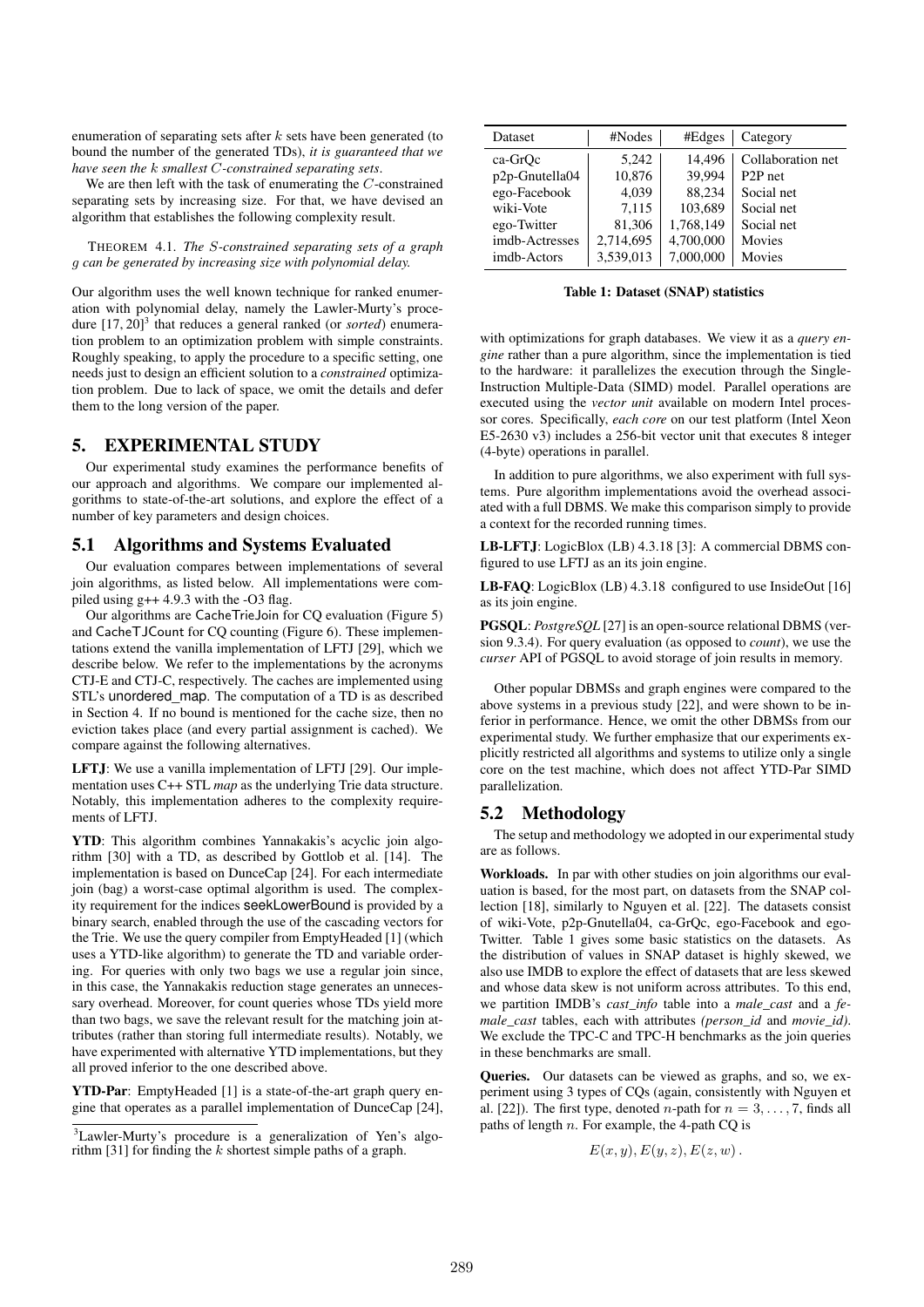

Figure 9: The speedups obtained with CTJ-E over LFTJ and YTD for full query evaluation. Bars that represent executions that timed out are marked as gray.

The second type is *n*-cycle, where  $n = 3, \ldots, 6$ , and the query finds cycles of length 3 to 6. For example, the 4-cycle CQ is

$$
E(x, y), E(y, z), E(z, w), E(w, x).
$$

The third type consists of *random* CQs. We generate such CQs by forming a graph pattern using the Erdös-Reyni generator. The generator takes  $n$  nodes and adds an edge between every two nodes, independently, with a specified probability  $p$ . The graph is undirected and without self loops. We use only connected graphs with  $n = 5$  and  $n = 6$ , and with  $p = 0.4$  and  $p = 0.6$ . Random graph queries are denoted as  $n$ -rand $(p)$ . For each set of parameters we generate four different graphs. We do not examine *clique* queries as these cannot be decomposed, and hence our algorithms are the same as LFTJ in this case.

Hardware and system setup. Our experimental platform uses Supermicro 2028R-E1CR24N servers. Each server is configured with two Intel Xeon E5-2630 v3 processors running at 2.4 GHz, 64GB of DDR3 DRAM, and is running a stock Ubuntu 14.0.4 Linux.

Testing protocol. Each experiment was run three times, and the average runtime is reported. We set an execution timeout of 10 hours. Executions that timed out are highlighted.

## 5.3 Experimental Results

We start by experimenting with unlimited caches on query evaluation of CQs. Next, we compare different cache sizes, caching policies and other cache attributes.

Query evaluation produces all the tuples in the result of the query. We focus our exploration of query evaluation on *computing* the materialized result rather than *storing* it. With the help of the related parties, the algorithms and systems were configured to ignore the final result and not store it. The only exception is YTD-Par, for which we could not disable the materialization of the final result. It is therefore not shown in our examination of query evaluation.

Figure 9 presents the results for running query evaluation of 5 path and 5-cycles queries. The figure shows that for 5-path queries, CTJ-E outperforms YTD by  $4 \times$  and LFTJ by over  $9 \times$ . The performance gap is attributed to CTJ-E's caching, which captures frequently used intermediate results. CTJ-E's caching eliminates redundant scans of the Trie structure that occur in LFTJ. CTJ-E also outperforms YTD by up to  $4.6 \times (3.2 \times \text{on average})$ , because the computation of YTD becomes memory bound in the final join stages due to the memory complexity of the Yannakakis joins.

For 5-cycle queries, Figure 9 shows that CTJ-E is faster than LFTJ by an average of  $8 \times$  for ca-GrOc, twitter and wiki datasets.

| Query   |            | Algorithms  |             |               | Systems       |               |
|---------|------------|-------------|-------------|---------------|---------------|---------------|
|         | CTJ-E      | <b>YTD</b>  | <b>LFTJ</b> | LB-FAO        | LB-LFTJ       | PGSQL         |
| 3-path  | 23         | $2\times$   | $1.3\times$ | $46\times$    | $34\times$    | $10116\times$ |
| 4-path  | 133        | $4\times$   | $5\times$   | $17\times$    | $26\times$    | $27679\times$ |
| 5-path  | 2222       | $4\times$   | $8\times$   | $23\times$    | $19\times$    | $t$ /o        |
| 6-path  | 78528      | $4\times$   | $10\times$  | $23\times$    | $23\times$    | $t$ /o        |
| 7-path  | 3265542    | $4\times$   | $10\times$  | $t$ / $\circ$ | $t$ / $\circ$ | $t$ /o        |
| 4-cycle | 558        | $1.1\times$ | $1.9\times$ | $9\times$     | $5\times$     | $4409\times$  |
| 5-cycle | 4125       | $41\times$  | $8\times$   | $11\times$    | $19\times$    | $11526\times$ |
| 6-cycle | 84248      | $9\times$   | $14\times$  | $40\times$    | $37\times$    | $564\times$   |
|         |            |             |             |               |               |               |
|         |            |             |             |               |               |               |
| Query   |            | Algorithms  |             |               | Systems       |               |
|         | CTJ-E      | <b>YTD</b>  | <b>LFTJ</b> | LB-FAO        | LB-LFTJ       | PGSQL         |
| 3-path  | 72         | $1.5\times$ | $3\times$   | $14\times$    | $17\times$    | $18355\times$ |
| 4-path  | 791        | $4\times$   | $9\times$   | $23\times$    | $21\times$    | $59157\times$ |
| 5-path  | 29458      | $4\times$   | $11\times$  | $26\times$    | $24\times$    | $t$ /o        |
| 6-path  | $1.33e+06$ | $4\times$   | $11\times$  | $26\times$    | $t$ / $\circ$ | $t$ /o        |
| 7-path  | t/o        | $t$ /o      | t/o         | t/o           | $t$ / $\circ$ | $t$ /o        |
| 4-cycle | 2192       | $0.7\times$ | $1.7\times$ | $5\times$     | $4\times$     | $2312\times$  |
| 5-cycle | 27855      | $11\times$  | $6\times$   | $3\times$     | $14\times$    | $t$ /o        |

Figure 10: CTJ-E runtimes (in msecs) for {3–7}-path and {4– 6}-cycle queries and relative runtimes for compared solutions (i.e.,  $m \times$  means m times slower than CTJ-E), for ca-GrOc (top) and Wiki (bottom) datasets. Timeout (t/o) means over 10 hours. YTD-Par is omitted from the comparison as it always stores the materialized result.

For the facebook and p2p-Gnutella04 datasets, however, CTJ-E experiences a small slowdown. Finally, CTJ-E outperforms YTD by  $26 \times$  on average. The reason is that YTD's Yannakakis and the worst-case optimal join algorithm used by YTD, favor the opposite attributes order, which dramatically affects its performance.

CTJ-E also delivers performance benefits for sparse random pattern queries. Figure 9 shows the results for representative graphs (which are consistent with the results for the other graphs). Specifically, for 5-rand(0.4) queries, CTJ-E outperforms LFTJ by  $5\times$  on average. CTJ-E is also consistently  $3-4\times$  faster than YTD, with the exception of p2p-Gnutella04 for which the results are comparable. These trends are consistent for denser  $5$ -rand $(0.6)$  random graphs. Here too, the results demonstrate the effectiveness of CTJ-E, whose runtime is, on average,  $10 \times$  faster than LFTJ and  $7 \times$  than YTD (CTJ-E and LFTJ runtimes are comparable for p2p-Gnutella04).

Figure 10 presents the results of query evaluation for {3–7}-path and {4–6}-cycle queries over the ca-GrQc (top) and Wiki (bottom) datasets for different algorithms and systems. For brevity, we show the results for only two datasets: ca-GrQc and Wiki. These results are consistent with the results obtained for the other SNAP datasets.

The figure shows that the performance benefits of CTJ-E over LFTJ increase with the size of the query. CTJ-E is  $10\times$  faster than LFTJ for 7-path queries and  $14\times$  for 6-cycle queries. Compared to YTD, CTJ-E speedup is  $4 \times$  for 7-path queries and  $4-9 \times$  for 6cycle queries. The only case where CTJ-E is slower than another algorithm is the small 4-cycle query, for which YTD is faster by 30% on the Wiki dataset. Importantly, these results are consistent across the other datasets, excluding p2p-Gnutella04 for which the algorithms are comparable.

Figure 10 also compares the performance of our algorithms to that of full DBMSs (PGSQL, LB-LFTJ, and LB-FAQ). We observe that the speedups are even larger (as expected, due to system overhead). Notably, the ratio between the performance of LFTJ and LB-LFTJ is more or less constant, showing that the system overhead here accounts for around  $2 \times$  slowdown.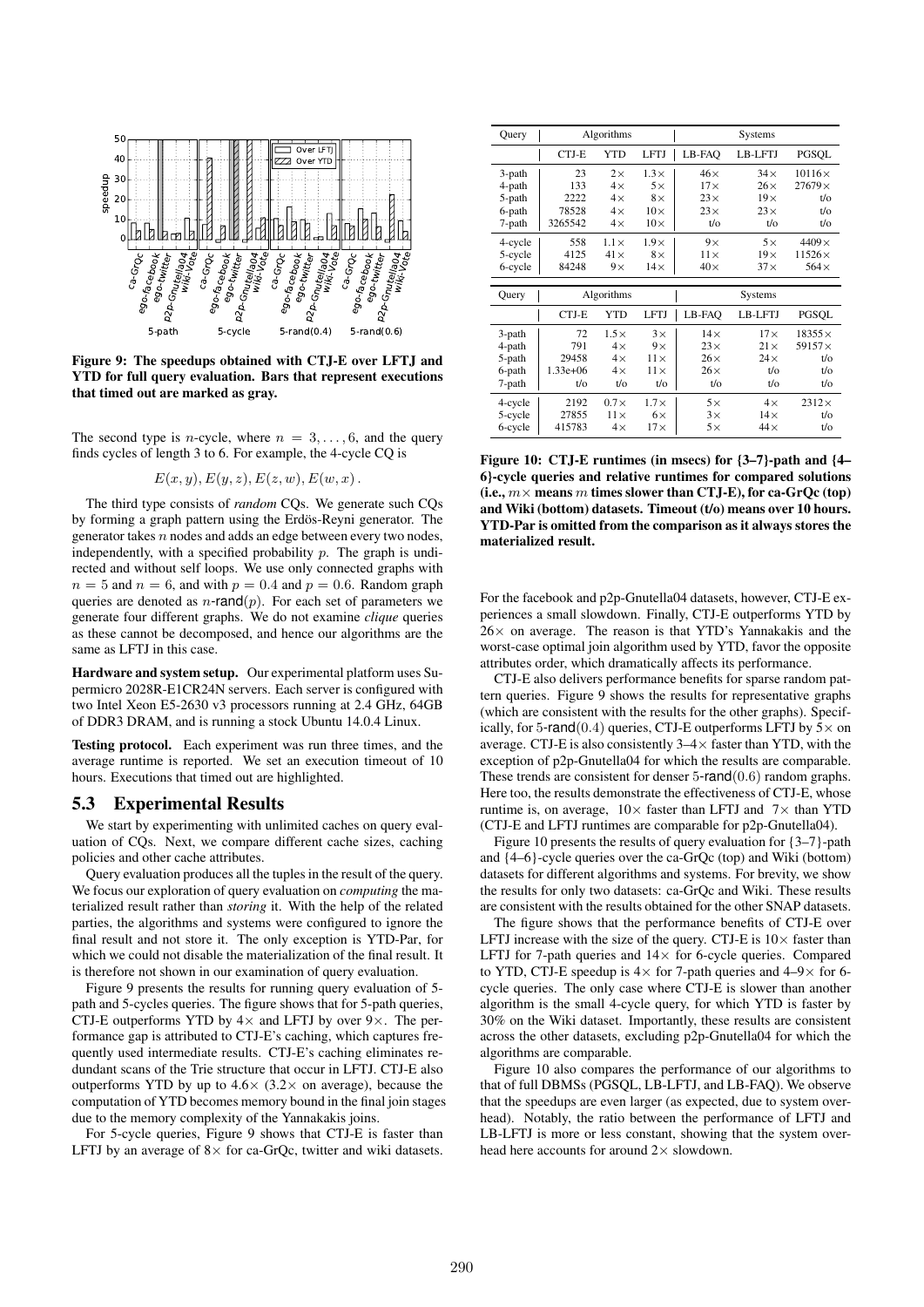|                   |                                                                                                                                                                                                                                                                               | 5-path                |  | 5-cycle |  |
|-------------------|-------------------------------------------------------------------------------------------------------------------------------------------------------------------------------------------------------------------------------------------------------------------------------|-----------------------|--|---------|--|
| dataset           |                                                                                                                                                                                                                                                                               | 25% 10% 1% 25% 10% 1% |  |         |  |
| ca-GrQc           | $\begin{array}{ rcll } \hline 1.7 \times & 3 \times & 18 \times & 1.9 \times & 3 \times & 5 \times \\ \hline 4 \times & 5 \times & 6 \times & 1.3 \times & 1.3 \times & 1.3 \times \\ 6 \times & 9 \times & 18 \times & 2 \times & 2 \times & 2 \times \\ \hline \end{array}$ |                       |  |         |  |
| $p2p$ -Gnutella04 |                                                                                                                                                                                                                                                                               |                       |  |         |  |
| ego-twitter       |                                                                                                                                                                                                                                                                               |                       |  |         |  |
| wiki-Vote         | $\begin{vmatrix} 1.2 \times & 1.3 \times & 3 \times \end{vmatrix}$ 4x 4x 4x                                                                                                                                                                                                   |                       |  |         |  |

Table 2: Slowdown due to cache sizes with LRU, over unlimited cache size for 5-path and 5-cycle query evaluation

On average, CTJ-E is over  $20 \times$  faster than LB-FAQ and LB-LFTJ for all path queries, and  $3-44 \times$  faster for all cycle queries. An even more extreme speedup is evident when comparing to PGSQL, where CTJ-E is consistently 3–5 orders of magnitude faster.

To conclude, we have shown that CTJ-E is substantially faster than the alternatives. Furthermore, the performance benefits of CTJ-E increase with the size of the query.

## *5.3.1 Cache Parameters*

Tuning the parameters of the CTJ-E cache (e.g., cache size, eviction policy, cache partitioning) do not affect the correctness of the CTJ-E. Instead, these parameters only affect the caching efficiency of CTJ-E and, by proxy, the performance of the algorithm. The caching of partial results in CTJ-E thus presents a tradeoff between memory consumption and performance. Interestingly, LFTJ and YTD represent the two extremes of this classic tradeoff. On one hand, LFTJ caches no partial or intermediate results but rather repeatedly scans the Trie to regenerate partial results. On the other hand, YTD must maintain all intermediate results generated by the individual joins on each bag. As a result, its memory consumption is even higher than CTJ-E with an unbounded cache.

In this section we explore the memory-performance tradeoff by examining the impact of the different cache parameters on the performance of LFTJ. Unless stated otherwise, the memory allocated for the cache is evenly partitioned across the individual caches.

Cache size. The size of the CTJ-E cache is, naturally, the primary parameter that affects caching performance. We explore this parameter's impact on performance by bounding the cache size to 1%, 10%, and 25% of the size needed to store all partial results. For example, a 5-cycle query running on the twitter dataset requires 476MB to cache all partial results. We thus examine CTJ-E performance when bounding the total cache size to 4.76MB (1%), 47.6MB (10%) and 119MB (25%). In this experiment, all bounded caches use the least-recently-used (LRU) eviction policy.

Table 2 presents the performance of CTJ-E with bounded cache size for representative queries and datasets. The performance is presented as the slowdown over a run with an unbounded cache.

As expected, the table shows that performance degrades when reducing the cache size. For example, the performance of a 5 path query on the ca-GrQc dataset (0.4MB unbounded cache) slows

| dataset        |              | $5$ -path   $5$ -cycle |
|----------------|--------------|------------------------|
| ego-twitter    | $1.8\times$  | $11\times$             |
| ca-GrOc        | $1.3\times$  | 2x                     |
| p2p-Gnutella04 | $1.3\times$  | $-1.3\times$           |
| wiki-Vote      | $-1.1\times$ | $4\times$              |

Table 3: Speedup for LRU over RANDOM on cache bounded to 10% for 5-path and 5-cycle query evaluation

|                |                                                                       | 5-path |    |                                                                  | 5-cycle |    |  |  |
|----------------|-----------------------------------------------------------------------|--------|----|------------------------------------------------------------------|---------|----|--|--|
| dataset        | 1x                                                                    | 2x     | 5x | 1x                                                               | 2x      | 5x |  |  |
| ca-GrQc        | $ 11.6 \times 3.4 \times 3 \times  10.4 \times 9.2 \times 8.3 \times$ |        |    |                                                                  |         |    |  |  |
| wiki-Vote      |                                                                       |        |    | $2.3 \times 1.5 \times 1.6 \times 5.5 \times 5 \times 5 \times$  |         |    |  |  |
| p2p-Gnutella04 |                                                                       |        |    | $5 \times 5 \times 5 \times 1.3 \times 1.3 \times 1.3 \times$    |         |    |  |  |
| ego-twitter    |                                                                       |        |    | $14 \times 8 \times 5.5 \times 2.4 \times 2.4 \times 2.4 \times$ |         |    |  |  |

Table 4: Slowdown due to different cache partitioning with LRU bounded to 5% of the full cache capacity, over unlimited cache size for 5-path and 5-cycle query evaluation)

down by  $1.7\times$  when bounding the cache to 25% of full capacity, by  $2.5\times$  with 10% of full capacity, and by 18.4 $\times$  with 1% of full capacity. The performance degradation is less acute in other cases. A 5-cycle query running on ca-GrQc (8.8MB unbounded cache) slows down by  $1.9 \times$ ,  $3 \times$ , and  $5 \times$  for caches bounded at 25%. 10%, and 1%, respectively, of full capacity. In other cases, the performance impact of a bounded cache is fairly constant regardless of the bound. For example, running a 5-cycle query on the twitter dataset (476MB unbounded cache) results in a slowdown of  $2.4-2.5\times$  for caches bounded at  $1-25\%$  of full capacity.

In summary, Table 2 shows that bounding the cache size to 25% of its full capacity only yields an average slowdown of ∼3× over an unbounded CTJ-E run. Bounding the cache size even further to 10% of an unbounded cache results in an average slowdown of ∼2.7× over the performance obtained with an unbounded cache. Notably, the performance obtained with a 10% bound is still superior to LFTJ, as well as to YTD 5-cycle queries, and comparable to YTD for 5-path queries.

Eviction policy. We now turn to examine the impact of the cache eviction policy on overall CTJ-E performance. Specifically, we compare the performance obtained with both *LRU* and *Random* eviction policies (the Random policy, as its name suggests, randomly selects a cache entry to evict with uniform distribution). We note that we have experimented with other eviction and insertion policies, some based on statistical analysis of the datasets, but none provided much better results than the classic LRU policy.

Table 3 presents the LRU performance as speedup over Random. For brevity, we only show results for a 10% cache bound. The table shows that for path queries LRU outperforms Random by  $1.4 \times$  on average. This is because most cached values will be effective in path queries on the datasets we tested, and due to the overhead of the LRU bookkeeping. On cycle queries, LRU outperforms Random by  $4.5\times$  on average. We therefore choose to use the LRU eviction policy with bounded CTJ-E caches.

Cache partitioning. The final parameter we explore is the allocation of memory among caches. We test the LRU performance speedup for bounded cache size, which is partitioned between the caches in three different configurations. The first configuration  $(1\times)$  divides the allocated memory equally between the caches. The second  $(2\times)$ , divides the allocated memory between the caches, such that each level is bounded to  $2 \times$  of the size of the level above it. Here, a cache *level* means the position in the pre-order of the TD. As an example, for the 5-cycle query on the twitter dataset, we allocate a total of 476MB. In the second configuration, the first cache will be bounded to 1/3 (158MB) and the second cache will be bounded to 2/3 (317MB). The last configuration ( $5 \times$ ) is similar to the previous, but with a scale of  $5\times$  instead of  $2\times$ .

Table 4 shows the results for CTJ-E with LRU eviction, bounded to 5%, over the different partitioning configurations. The results show that for small caches of equal size, the caches can become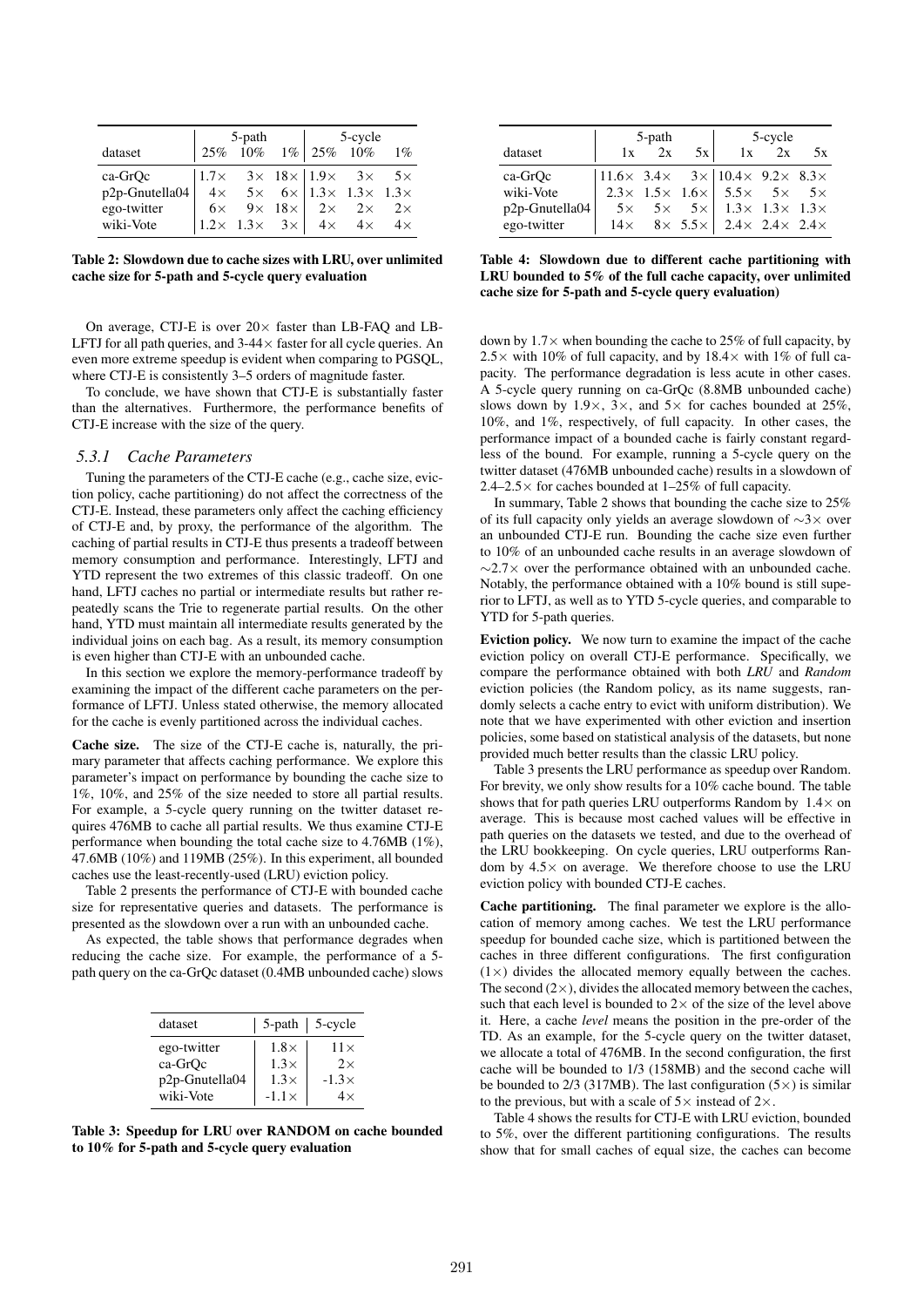

Figure 11: Runtimes for count queries using the different algorithms. Gray bars represent executions that timed out.

ineffective due to thrashing. The results also show that a different cache partitioning that allocates more memory to greater level caches, such as  $2 \times$  and  $5 \times$ , can improve the performance by 10%- $3\times$ . With these configurations CTJ-E outperforms LFTJ even with very small memory allocation. The reason we observed is that a cache in a greater level is accessed more often, and therefore accounts for a larger portion of the recurring joins. Note that different cache partitions do not affect queries on p2p-Gnutella04, since CTJ-E caches are less effective for this dataset. This crude allocation depicts the importance of dynamically allocating the memory between the caches, which we plan to pursue in future research.

Summary. We conclude that bounded caches enable CTJ-E to benefit from both worlds. On one hand, it delivers substantial speedups over LFTJ while preserving the bounded memory footprint property. On the other hand, it can execute in settings where traditional join algorithms, which store all intermediate results, either cannot execute or suffer substantial slowdowns due to disk I/O.

## 5.4 Results on Count Queries

We now examine the performance benefits of CTJ-C for count queries. Figure 11 presents the runtime of 5-path, 5-cycle, and 5 rand queries on different datasets. It shows that CTJ-C executes the queries substantially faster than the alternatives for all datasets except p2p-Gnutella04. CTJ-C is faster than LFTJ by over an order of magnitude. When compared to YTD, CTJ-C is typically 2–  $5\times$  faster, with the exception of 5-rand(0.4) over p2p-Gnutella04, where CTJ-C results in a marginal slowdown.

The distinction between the datasets is rooted in their value distribution. Skewed value distributions are more amenable to caching. Specifically, when some values appear frequently in multiple tuples, caching partial walks through the LFTJ Trie will likely prevent redundant walks over the Trie. For example, the ego-Twitter dataset exhibits such skew. For this dataset, CTJ-C is consistently  $2-5\times$  faster than YTD and orders of magnitude faster than LFTJ.

On the other hand, when the distribution of values across the dataset is not skewed, as is the case with p2p-Gnutella04, caching partial values have little benefit. Indeed, for this dataset the performance benefits of CTJ-C are moderate (for 5-rand queries, both YTD and LFTJ even marginally outperform CTJ-C). The results demonstrate the effectiveness of CTJ-C when running on datasets whose value distribution is skewed.

Figure 11 compares the algorithms when running two representative 5-rand random graph queries. Comparing CTJ-C with the LFTJ algorithm, we see that CTJ-C is consistently faster by orders of magnitude. The only exception is the p2p-Gnutella04 that, as discussed above, exhibits a balanced value distribution. When comparing CTJ-C to YTD, we observe an average speedup of ∼8×. Again, the only exception is the p2p-Gnutella04 dataset. Notably, the results for 6-rand (not shown) are consistent with 5-rand.

The performance benefits of CTJ-C are consistent across different query sizes. Figure 12 presents the runtimes for {3–7}-path and {3–6}-cycle queries. For brevity, we show the results for only two of the datasets. (The figure also shows the performance of DBMSs, which is discussed below.) The figure shows that for path queries CTJ-C is consistently  $3\times$  faster than YTD. Moreover, CTJ-C is orders of magnitude faster than LFTJ, and the performance benefits only increase with the size of the query.

For {3–7}-cycle queries, Figure 12 shows that CTJ-C outperforms LFTJ and YTD, especially on larger cycle queries. Interestingly, we see little difference in the running times for 3-cycle queries. The reason for that is there is no tree decomposition for triangles, and CTJ-C effectively behaves like LFTJ. Similarly, the performance of CTJ-C and YTD is comparable for 3-cycle queries.

When comparing the benefits of CTJ-C over large cycle and path queries (Figure 12), we see that CTJ-C delivers better speedups for paths. This is attributed to the cache dimension property (the size of adhesions). Therefore, the cache dimension for paths is set to one, and for cycles it is set to two. Notably, a cache whose dimension is one is shown to be much more effective. 5-cycle queries present another interesting result. For these queries YTD performs worse than LFTJ (and CTJ-C). The reason is that YTD's Yannakakis and the worst-case optimal join algorithm used by YTD, favor the opposite attributes order, which dramatically affects its performance.

Figure 12 shows that the performance benefit of CTJ-C and YTD over LFTJ increase with the query size at an exponential rate. Moreover, while CTJ-C and YTD have similar scaling trends for path queries, CTJ-C is an order of magnitude faster for {5–6}-cycle.

Comparison to systems and engines. To explore the scaling trends of the pure algorithms compared to those of DBMSs, we ran the queries on PGSQL (using pairwise join), LB-LFTJ, LB-FAQ (worst-case optimal join algorithms) and YTD-Par (parallel implementation of YTD). For brevity, we show the results for only two datasets: Wiki-Vote and ego-Facebook. Notably, these are consistent with the results obtained for the other SNAP datasets.

Figure 12 shows the results for {3–7}-path count queries. The first thing to note in the table is that the scaling of vanilla LFTJ and LB-LFTJ are correlated. We attribute the  $4-10\times$  ratio in performance between the two to overheads associated with running a full DBMS vs. a pure algorithm. A comparison between YTD-Par and YTD shows that YTD-Par is much faster than YTD. This to be expected, as YTD-Par engine is a parallel implementation of YTD pure algorithm, using the processor's wide vector unit. Due to the